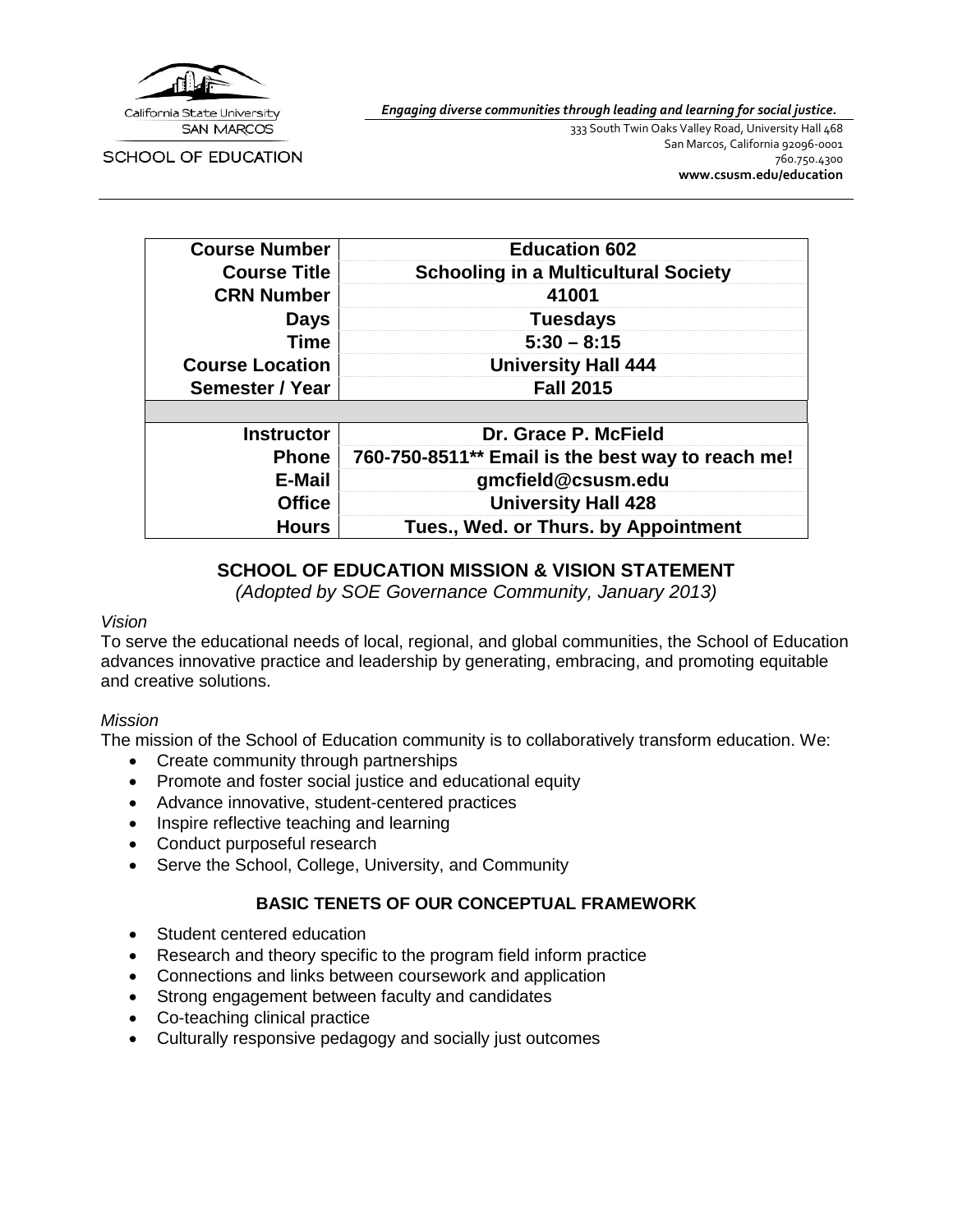# **TABLE OF CONTENTS**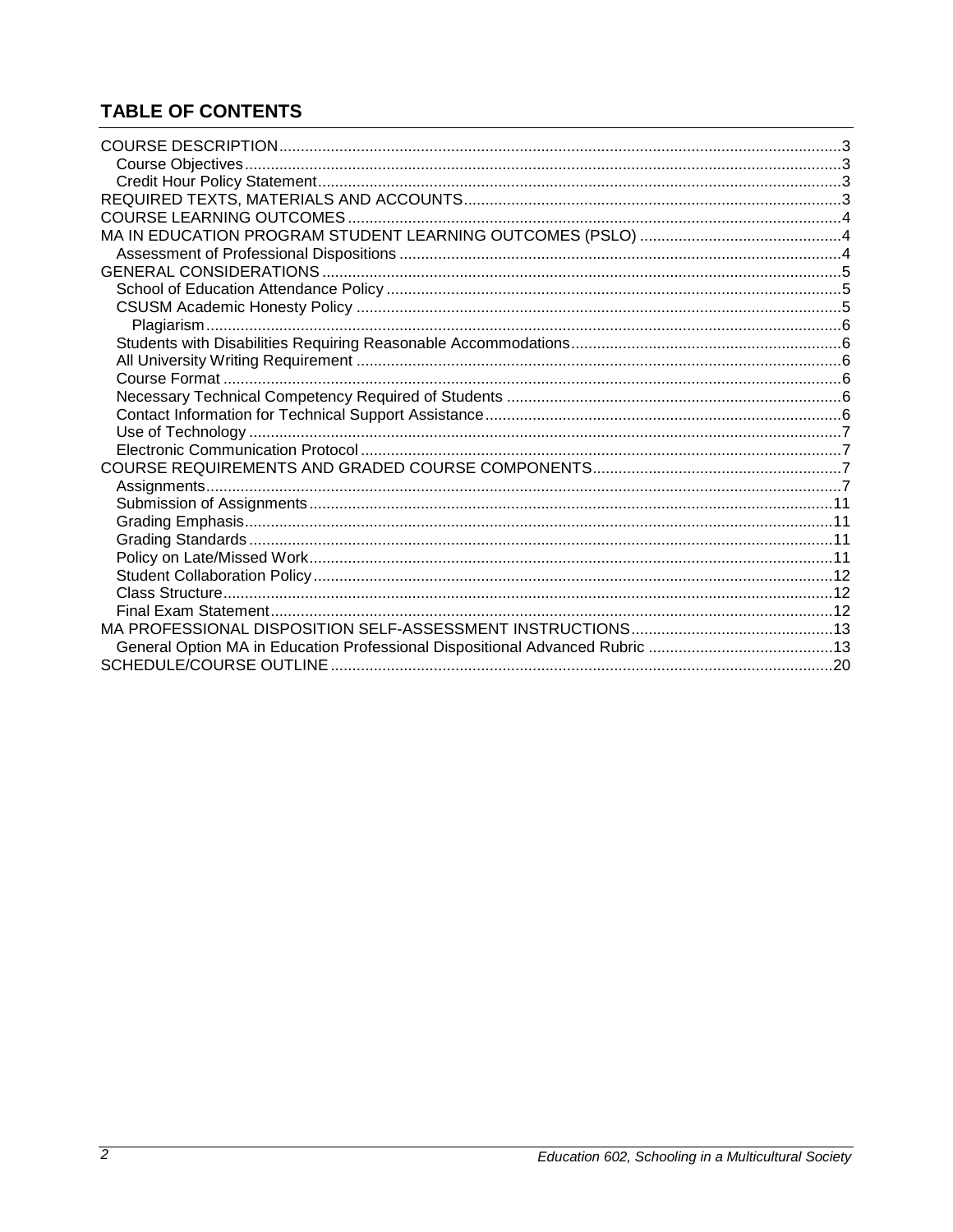## **COURSE DESCRIPTION**

<span id="page-2-0"></span>This course focuses on an introduction to issues of schooling in a multicultural society. It includes an overview of multicultural education and addresses areas of study such as culture and cognition, the psychology of personal prejudice, diversity and exceptionality, intercultural communication, cross-cultural competence, and curriculum and teaching in multicultural contexts.

## <span id="page-2-1"></span>**Course Objectives**

The objectives of this course are to:

- Expand and nuance students' knowledge about the diversity represented in today's schools and the communities in which we live;
- Provide a safe environment for reflection on, and discussion of, the complex ways in which pluralism is a part of educational contexts;
- Prepare educators to provide equitable educational opportunities to all students;
- Provide support to all students who represent national, state, and regional diversity.

### **Course Prerequisites**

• For all 600-level School of Education courses, admission to the MA program or a specific certificate program is a prerequisite.

## <span id="page-2-2"></span>**Credit Hour Policy Statement**

Per the University Credit Hour Policy:

- All students are expected to spend a minimum of two hours outside of the classroom each week for each unit of credit engaged in learning or **a total of at least six hours outside of the classroom each week**.
- This is a hybrid course, with mostly face-to-face sessions and occasional independent on-line work sessions. The combination of these two types of sessions will total at least 45 hours per unit of credit for a total of 135 hours of work for this 3 unit class. See the course schedule for which sessions will be online.

## **REQUIRED TEXTS, MATERIALS AND ACCOUNTS**

<span id="page-2-3"></span>The required books for this class are listed in order of when they will be used this semester. The material marked with a \*\* is available at the university bookstore for your convenience. All books are available online.

- \*\*Taylor, L. S. & Whittaker, C. (2009). *Bridging multiple worlds: Case studies of diverse educational communities.* New York: Pearson.
- Pang, V. O. (2005). *Multicultural education: A caring-centered, reflective approach.* Second Edition. Boston, MA: McGraw Hill. ISBN 0-07-282788-2
- Krashen, S. D. (1999). *Condemned without a trial: Bogus arguments against bilingual education.* Portsmouth, NH: Heinemann. ISBN: 0-325-00129-4
- A few additional required readings will be made available electronically on the course website (Cougar Courses).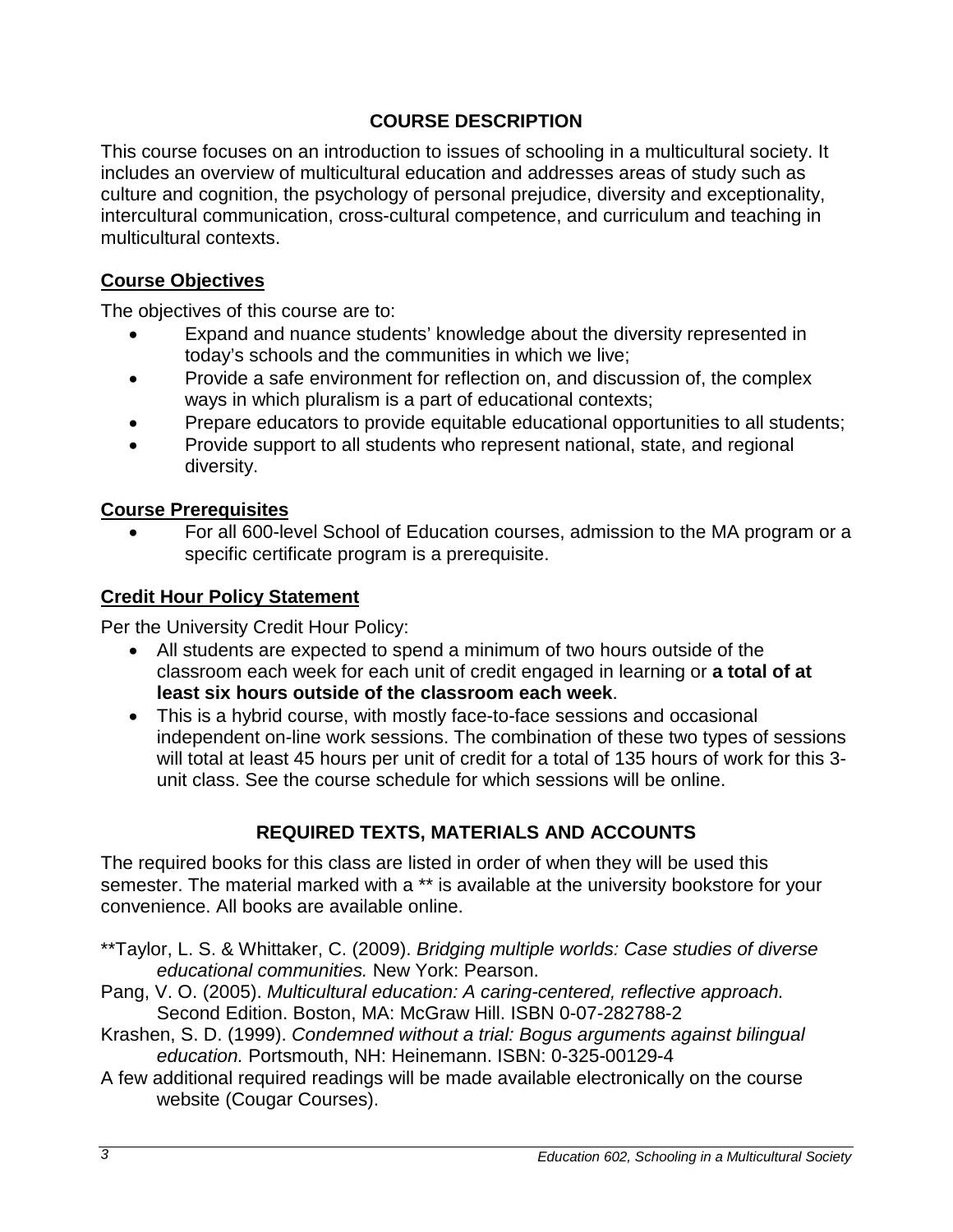## **COURSE LEARNING OUTCOMES**

Upon successful completion of this course, students will (be able to):

- <span id="page-3-0"></span>• Identify issues of social justice related to students' social, cultural, and linguistic diversity that impact students' opportunities to develop and learn in school, classroom, home and community contexts;
- Collaborate with key stakeholders to advocate for and advance differentiated learning, home-school partnerships, and initiatives that build on all students' and parents' funds of knowledge.

# <span id="page-3-1"></span>**MA IN EDUCATION PROGRAM STUDENT LEARNING OUTCOMES (PSLO)**

The Master of Arts in Education Program assesses four (4) Program Student Learning Outcomes (PSLO).

**PSLO 1: Professional Dispositions** (EDUC 602, 622 & prior to enrollment in EDUC 698)

**PSLO 2: Leadership Skills** (EDUC 602)

- **PSLO 3: Analyze Research** (EDUC 622)
- **PSLO 4: Integrate Research** (EDUC 698)

EDUC 602 addresses Program Student Learning Outcomes 1 and 2:

# **PSLO 1: Professional Dispositions**

*Demonstrate interaction and communication skills that reflect professional dispositions and ethics, such as respect for diversity, educational equity, collaboration, and social justice.* In the General Option MA Program PSLO 1 is assessed using a Professional Disposition Rubric in EDUC 602, 622 and prior to enrollment in EDUC 698. The General Option Master of Arts Program assesses candidates' professional dispositions six times over the course of the program. The assessments include self-assessment as well and course instructor ratings. Candidates must complete this PSLO before advancing to candidacy and enrolling in EDUC 698. See instructions in syllabus.

## **PSLO 2: Leadership Skills**

*Apply leadership skills to advance the profession.* In the General Option MA Program, PSLO 2 is assessed in EDUC 602's Social Justice Action Plan Assignment using a rubric provided in the course syllabus.

## <span id="page-3-2"></span>**Assessment of Professional Dispositions**

Assessing a candidate's dispositions within a professional preparation program is recognition that teaching and working with learners of all ages requires not only specific content knowledge and pedagogical skills, but positive attitudes about multiple dimensions of the profession. The School of Education has identified six dispositions – social justice and equity, collaboration, critical thinking, professional ethics, reflective teaching and learning, and life-long learning — and developed an assessment rubric. For each dispositional element, there are four levels of performance at the Master's level *unacceptable*, *approaches target, meets target*, and *advanced target*. The description and rubric for the four levels of performance offer measurable behaviors and examples.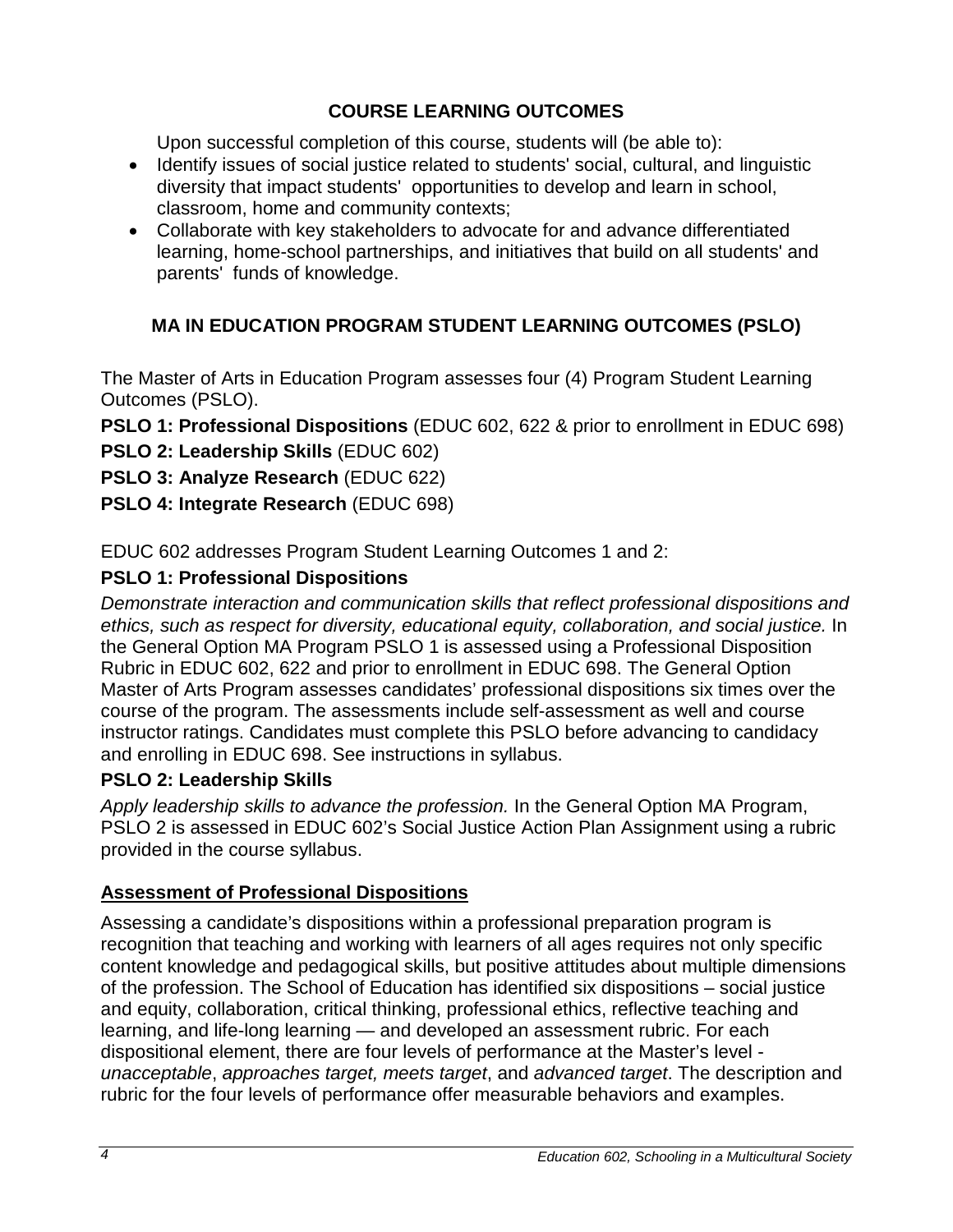The assessment is designed to provide candidates with ongoing feedback for their growth in professional dispositions and includes self-assessments by the candidate. The dispositions and rubric are presented, explained and assessed in at least two designated courses (EDUC 602 and 622) in the General Option Master of Arts in Education Program and again prior to advancement to candidacy and enrollment in EDUC 698. Based upon assessment feedback candidates will compose a reflection and an action plan for improvement. Candidates are expected to meet the level of *advanced target*. Candidates who have fulfilled or will fulfill the Professional Disposition requirement as part of Education Specialist or Administrative Services credential coursework are exempt from the assessment of professional dispositions EDUC 602 and EDUC 622. For these candidates, verification of this requirement will still be required prior to advancement to candidacy.

# **GENERAL CONSIDERATIONS**

## <span id="page-4-1"></span><span id="page-4-0"></span>**School of Education Attendance Policy**

Due to the dynamic and interactive nature of courses in the School of Education, all candidates (course participants) are expected to attend all classes and participate actively. At a minimum, candidates (course participants) must attend more than 80% of class time, or s/he may not receive a passing grade for the course at the discretion of the instructor. Individual instructors may adopt more stringent attendance requirements. Should the candidate (course participants) have extenuating circumstances, s/he should contact the instructor as soon as possible. *(Adopted by the COE Governance Community, December, 1997).* 

*FOR THIS CLASS: 1. If you miss three (3) class sessions or 8 hours of class you cannot receive a passing grade for the class. 2. Do strive for punctuality, and be mindful of late arrivals and early departures. Each tardy or early departure beyond 5 minutes will result in minus 5 points.*

### *These measures are intended to encourage responsibility for one's own learning in a democratic, collaborative and reciprocal learning environment.*

### <span id="page-4-2"></span>**CSUSM Academic Honesty Policy**

Students will be expected to adhere to standards of academic honesty and integrity, as outlined in the Student Academic Honesty Policy. All assignments must be original work, clear and error-free. All ideas/material that are borrowed from other sources must have appropriate references to the original sources. Any quoted material should give credit to the source and be punctuated accordingly.

Academic Honesty and Integrity: Students are responsible for honest completion and representation of their work. Your course catalog details the ethical standards and penalties for infractions. There will be zero tolerance for infractions. If you believe there has been an infraction by someone in the class, please bring it to the instructor's attention. The instructor reserves the right to discipline any student for academic dishonesty, in accordance with the general rules and regulations of the university. Disciplinary action may include the lowering of grades and/or the assignment of a failing grade for an exam, assignment, or the class as a whole.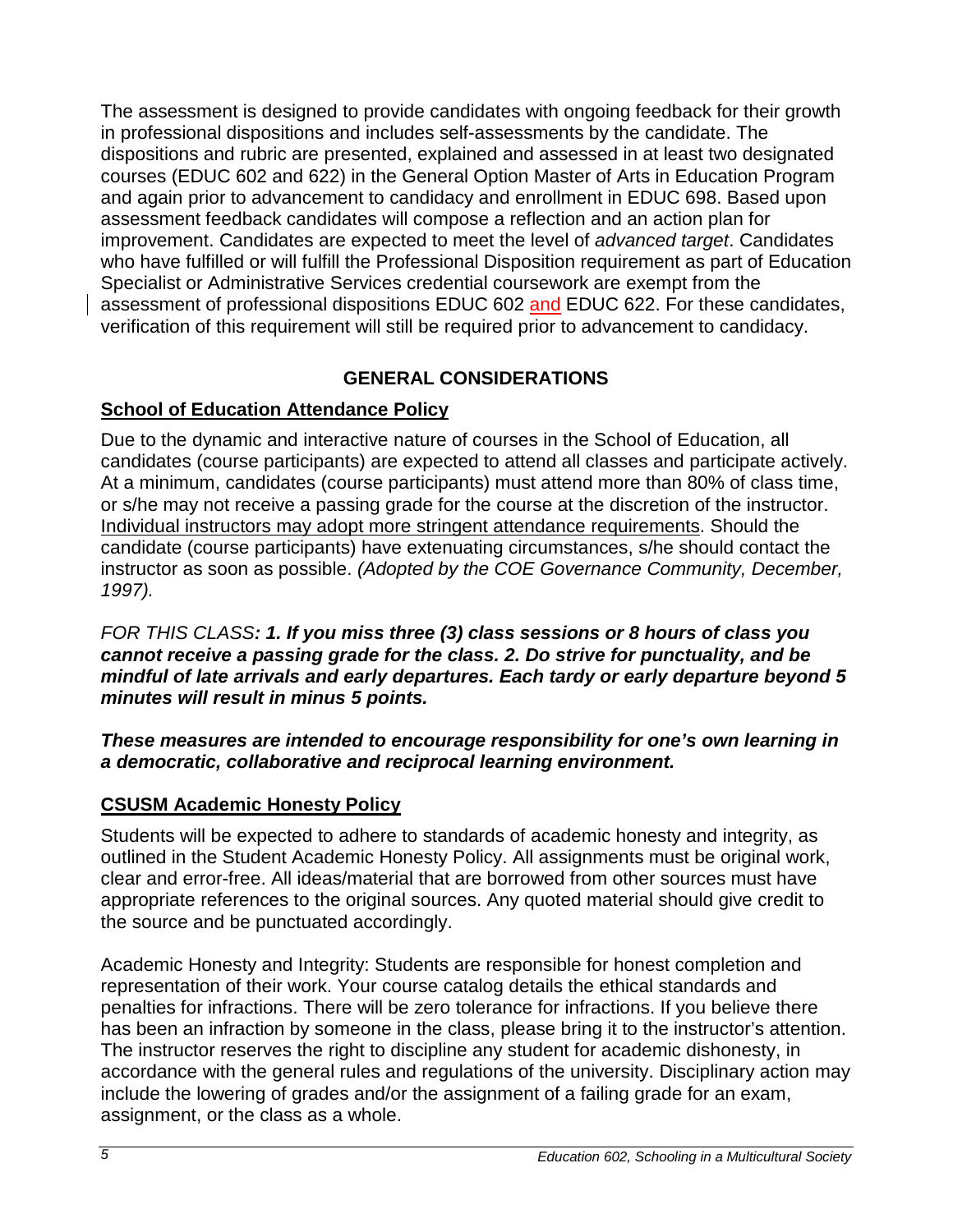Incidents of Academic Dishonesty will be reported to the Dean of Students. Sanctions at the University level may include suspension or expulsion from the University. Refer to the full Academic Honesty Policy at:

<span id="page-5-0"></span>[http://www.csusm.edu/policies/active/documents/Academic\\_Honesty\\_Policy.html](http://www.csusm.edu/policies/active/documents/Academic_Honesty_Policy.html)

## **Plagiarism**

As an educator, it is expected that each candidate (course participant) will do his/her own work, and contribute equally to group projects and processes. Plagiarism or cheating is unacceptable under any circumstances. If you are in doubt about whether your work is paraphrased or plagiarized see the Plagiarism Prevention for Students website [http://library.csusm.edu/plagiarism/index.html.](http://library.csusm.edu/plagiarism/index.html) If there are questions about academic honesty, please consult the University catalog.

## <span id="page-5-1"></span>**Students with Disabilities Requiring Reasonable Accommodations**

Students with disabilities who require reasonable accommodations must be approved for services by providing appropriate and recent documentation to the Office of Disabled Student Services (DSS). This office is located in Craven Hall 4300, and can be contacted by phone at (760) 750-4905, or TTY (760) 750-4909. Students authorized by DSS to receive reasonable accommodations should meet with their instructor during office hours or, in order to ensure confidentiality, in a more private setting.

## <span id="page-5-2"></span>**All University Writing Requirement**

This course meets the All-University Writing Requirement (850 words for a 1-unit course, 1700 words for a 2-unit course, and **2500 words for courses of 3 or more units**). The main papers through which this requirement is met are the Initial and Final Social Justice and Equity papers, and Action Plans.

## <span id="page-5-3"></span>**Course Format**

This course uses a hybrid (HY) format.

## <span id="page-5-4"></span>**Necessary Technical Competency Required of Students**

Keyboarding skills, familiarity with Cougar Courses or a similar course website / management system, using the World Wide Web, Microsoft Office Suite programs such as Word, PowerPoint and Excel or equivalent (e.g., Pages, Numbers and Keynote by Mac), collaboration via GoogleDrive or similar web-based programs, accessing or publishing video files using YouTube or similar sites.

## <span id="page-5-5"></span>**Contact Information for Technical Support Assistance**

For assistance regarding technology, the CSUSM Help Desk can be reached at 760-750- 4790.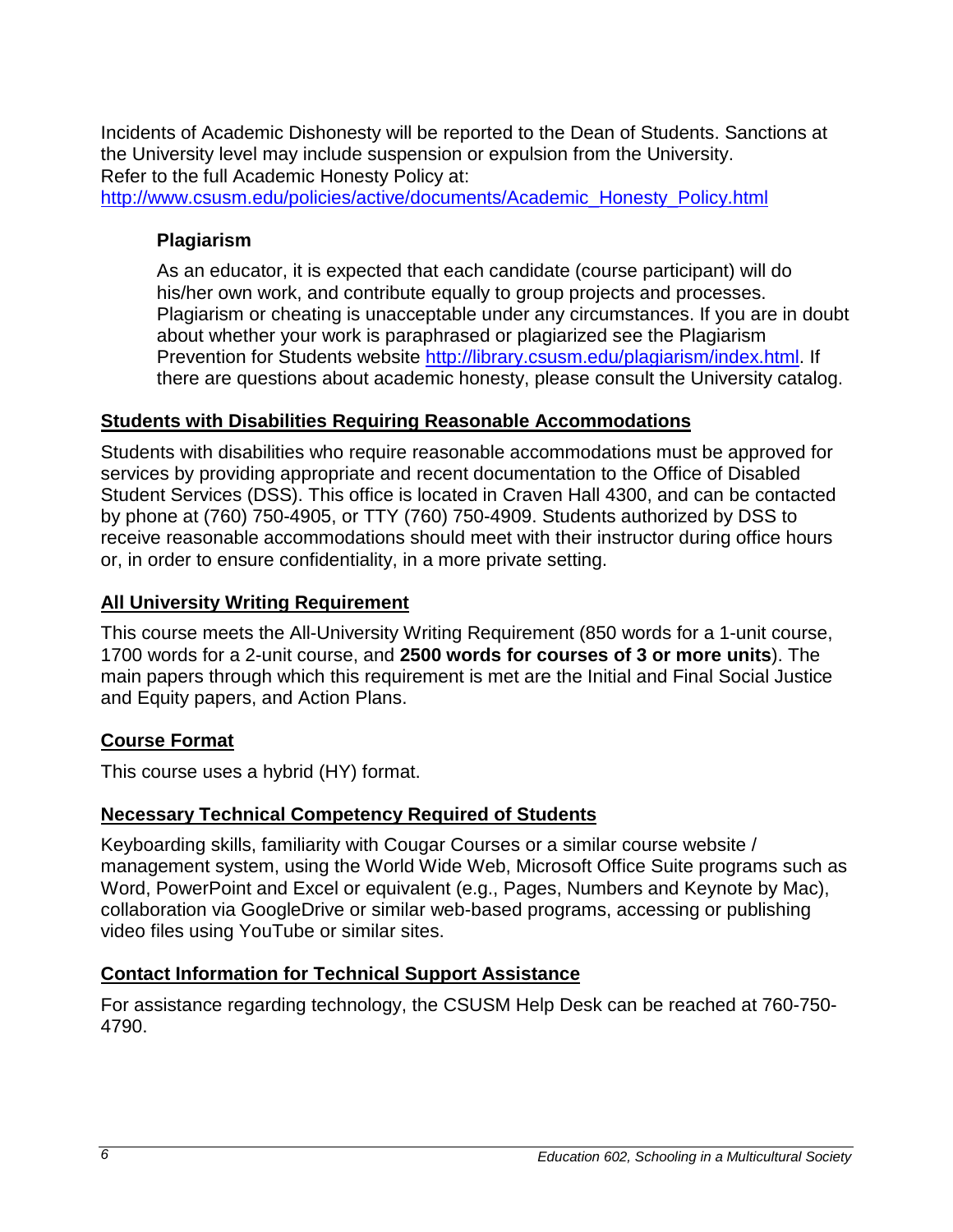## <span id="page-6-0"></span>**Use of Technology**

Candidates (Course participants) are expected to demonstrate competency in the use of various forms of technology (i.e. word processing, electronic mail, course website use, use of the Internet, and/or multimedia presentations). Specific requirements for course assignments with regard to technology are at the discretion of the instructor. Keep a digital copy of all assignments for use in your teaching portfolio. All assignments will be submitted in paper and needs to be in 14-point font, due to the professor's visual disability. Only presentation files will be submitted electronically on the course website. Details will be given in class.

## <span id="page-6-1"></span>**Electronic Communication Protocol**

Electronic correspondence is a part of your professional interactions. If you need to contact the instructor, e-mail is often the easiest way to do so. It is my intention to respond to all received e-mails in a timely manner. Please be reminded that e-mail and on-line discussions are a very specific form of communication, with their own nuances and etiquette. For instance, electronic messages sent in all upper case (or lower case) letters, major typos, or slang, often communicate more than the sender originally intended. With that said, please be mindful of all e-mail and on-line discussion messages you send to your colleagues, to faculty members in the School of Education, or to persons within the greater educational community. All electronic messages should be crafted with professionalism and care.

Things to consider:

- Would I say in person what this electronic message specifically says?
- How could this message be misconstrued?
- Does this message represent my highest self?

• Am I sending this electronic message to avoid a face-to-face conversation? In addition, if there is ever a concern with an electronic message sent to you, please talk with the author in person in order to correct any confusion.

## **COURSE REQUIREMENTS AND GRADED COURSE COMPONENTS**

<span id="page-6-2"></span>*Note: I reserve the right to change, add to, or delete any material or assignment from the course.*

### <span id="page-6-3"></span>**Assignments**

# **(775 - 850 points total possible)** 1. Attendance and Participation (Discussions and Activities) **150 points** 2. Weekly Reading Progress Reports (RPRs) x 10 **100 points** 3. Readings Discussion Leader **50 points** 4. Initial Social Justice Reflection 5. Multicultural Resources / Annotated Bibliography **100 points** 6. Individual Action Plan No. 1\* **75 points** 7. Individual Action Plan No. 2\* (optional) **75 points** 8. Group Action Plan Guide **100 points** 9. Group Action Plan Guide Presentation **50 points 10. Final Social Justice Reflection**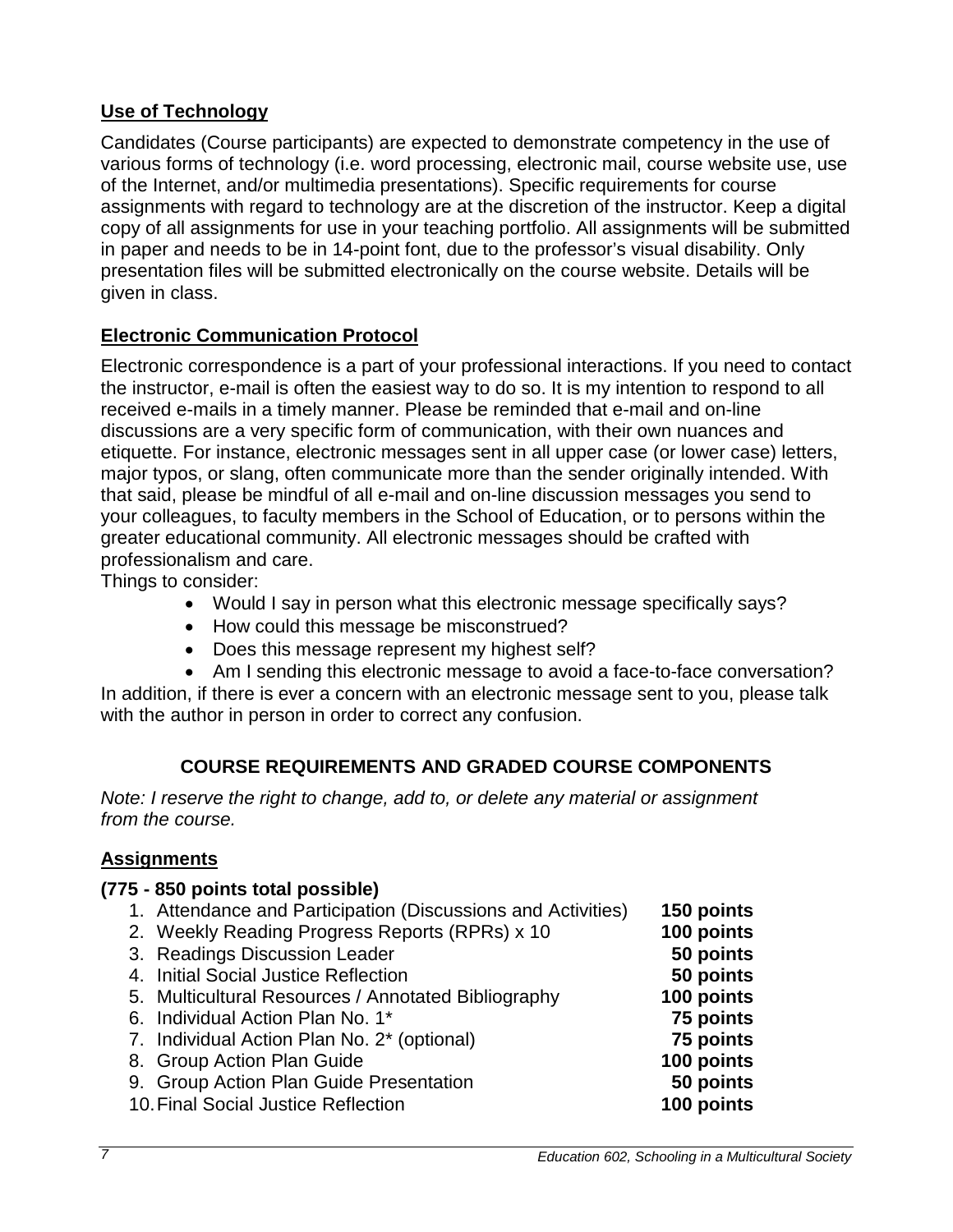## **1. Attendance and Participation (150 points)**

**It is expected that you will attend and participate actively in all class sessions including class discussions and activities. Your discussions should be analytical, not just descriptive, and address or include issues, experiences, ideas, discussions, readings, and current events, related to the weekly readings and topics.** 

Each absence equals minus 50 points. *If you miss eight or more hours, you cannot receive a passing grade for the class.* (See School of Education Attendance Policy.)

### **2. Weekly Reading Progress Reports (RPRs) x 10 - 100 points**

Overview of RPRs: Your reports will include what you accomplished in the past week and plans for what you will do in the coming week, as well as comments, challenges, and questions that you are grappling with.

Details of RPR: See the RPR form that includes a daily log, reward / reinforcer of choice you are working toward, reflection of issue or question, and **summary of progress (required)**, as well as a snapshot/visual of where you are in the course and/or MA program this week, any automatic thoughts, and a professional writing narrative snapshot.

### **DUE: Weekly RPRs are to be submitted any 10 weeks of student choice beginning week 2.**

### **3. Readings Discussion Leader - 50 points**

Individually or in pairs, you will have an opportunity to consider and reconcile others' diverse points and viewpoints on topic readings and facilitate further exploration of the topics. The in-class discussion can include an activity, presentation, and related discussion and application exercises. The discussions will be approximately 30 minutes in length.

Note: You are welcome to use the questions or activities outlined by the text authors if you wish.

You are encouraged to make connections between the readings, discussions, and current issues or "hot topics." Some ideas for identifying hot topics include the following websites:

| California Department of<br>Education<br>www.cde.ca.gov | <b>New York Times</b><br>www.nytimes.com      | <b>CSUSM College of</b><br>Education, Health and<br>Human Services blog<br>https://coehhs.wordpress.com |
|---------------------------------------------------------|-----------------------------------------------|---------------------------------------------------------------------------------------------------------|
| <b>Education Week</b><br>www.edweek.com                 | The Economist<br>www.economist.com            | TED (Technology,<br><b>Entertainment and Design)</b><br>www.ted.com                                     |
| <b>Rethinking Schools</b><br>www.rethinkingschools.com  | The Washington Post<br>www.washingtonpost.com | <b>Teaching Tolerance</b><br>www.tolerance.org                                                          |

### **DUE: Throughout the semester per signups.**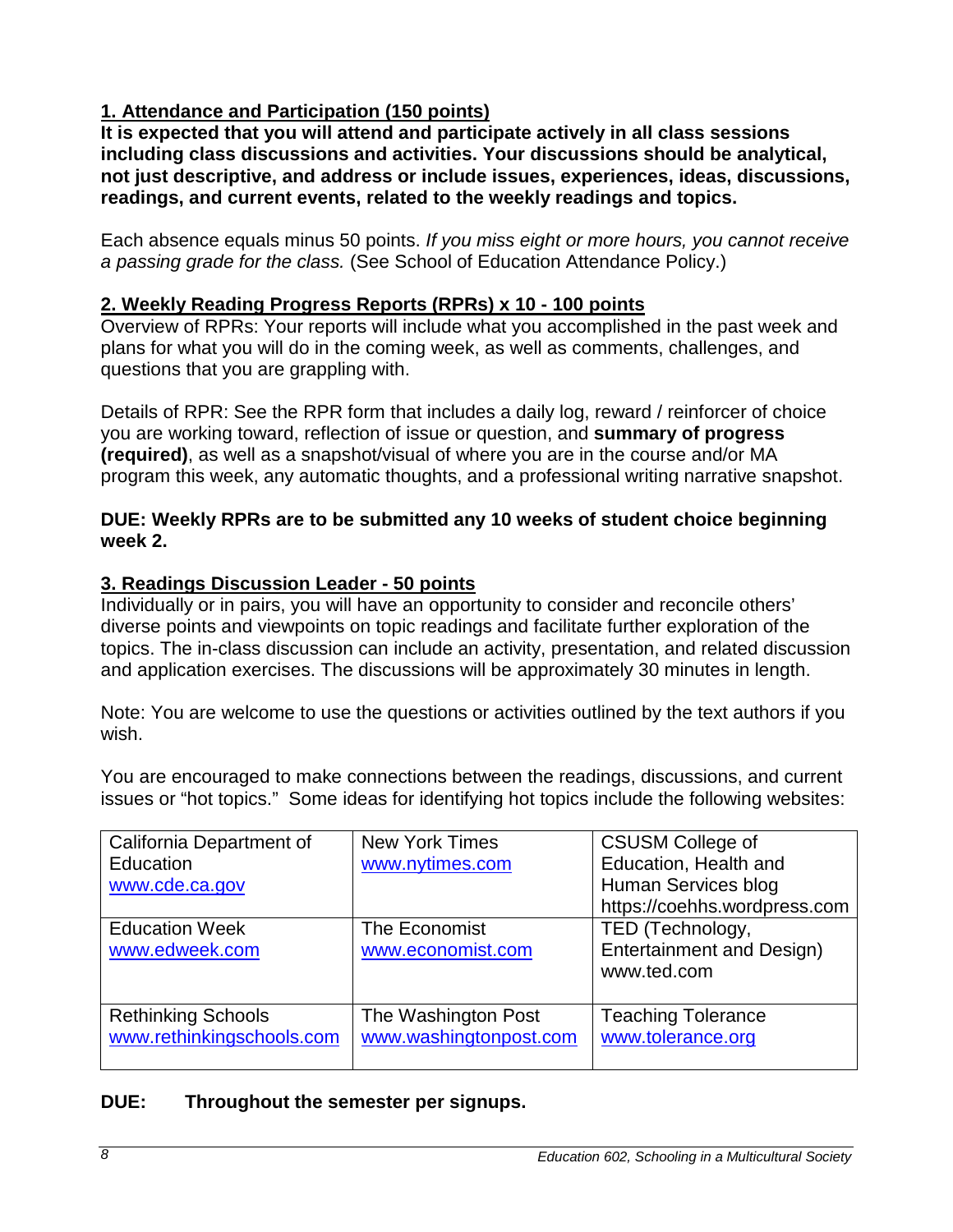## **4. Initial Social Justice Personal Reflection - 50 points**

In the initial paper, reflect on what social justice means to you.

A. Describe your past experience with issues of diversity, highlighting one positive and one challenging experience you have encountered in your personal or professional life.

B. Reflect on social justice as articulated in the **course description** and **course objectives** (p. 3 above), and reflect on what you hope to get out of this class. Be sure to address each of the 4 objectives.

The recommended length of a Personal Reflection is 4 - 5 pages, double spaced, 14-pt font. You may use a narrative or matrix format. The matrix format will be modeled in class.

## **5. Multicultural Resources / Annotated Bibliography - 100 points**

You will work individually or in pairs to collect multicultural resources related to your area of emphasis. The multicultural resources you collect can be used as a basis for your MA thesis or project, or explore a specified topic for use in your classrooms, schools, and communities.

**You will write an annotated bibliography** for **5 resources (minimum)**, using **APA-style reference format**, and include a brief summary for each reference. Be sure to use diverse resources including professional journal articles, government / public education sources, general newspapers, videos, or professional conference presentations.

**You will prepare a 15-minute poster presentation** for the class based on the selected resources, and share the bibliography with everyone in the class (either electronically or in paper copy format).

## **6. and 7. Individual Action Plan No. 1\* and No. 2\* (optional) - 75 points**

You will have the opportunity to develop an individual social justice action plan that specifically addresses your new understanding of critical pedagogy in relation to schooling in a multicultural society. Our discussions throughout the semester should help you identify issues about your classroom, your students, your school, your district, the community and/or your overall professional work.

You will submit an Action Plan on any one or two topics covered in this course. You may include artifacts from your teaching such as samples of student writing, tests, etc. as applicable. Sample action plans may be available in class.

See Schedule for ideas on Action Plan topics.

Example: You may document your process of selecting anti-bias materials for your classroom *(see Anti-Bias Curriculum, p.15)*.

Example: You may develop and implement anti-bias stories for use in particular content areas for the classroom (see *Anti-Bias Curriculum, pp. 18-19).*

Example: You may plan for and coordinate a parent literacy night at your school or community setting.

### **DUE: Throughout the semester, generally within two weeks after a topic is discussed.**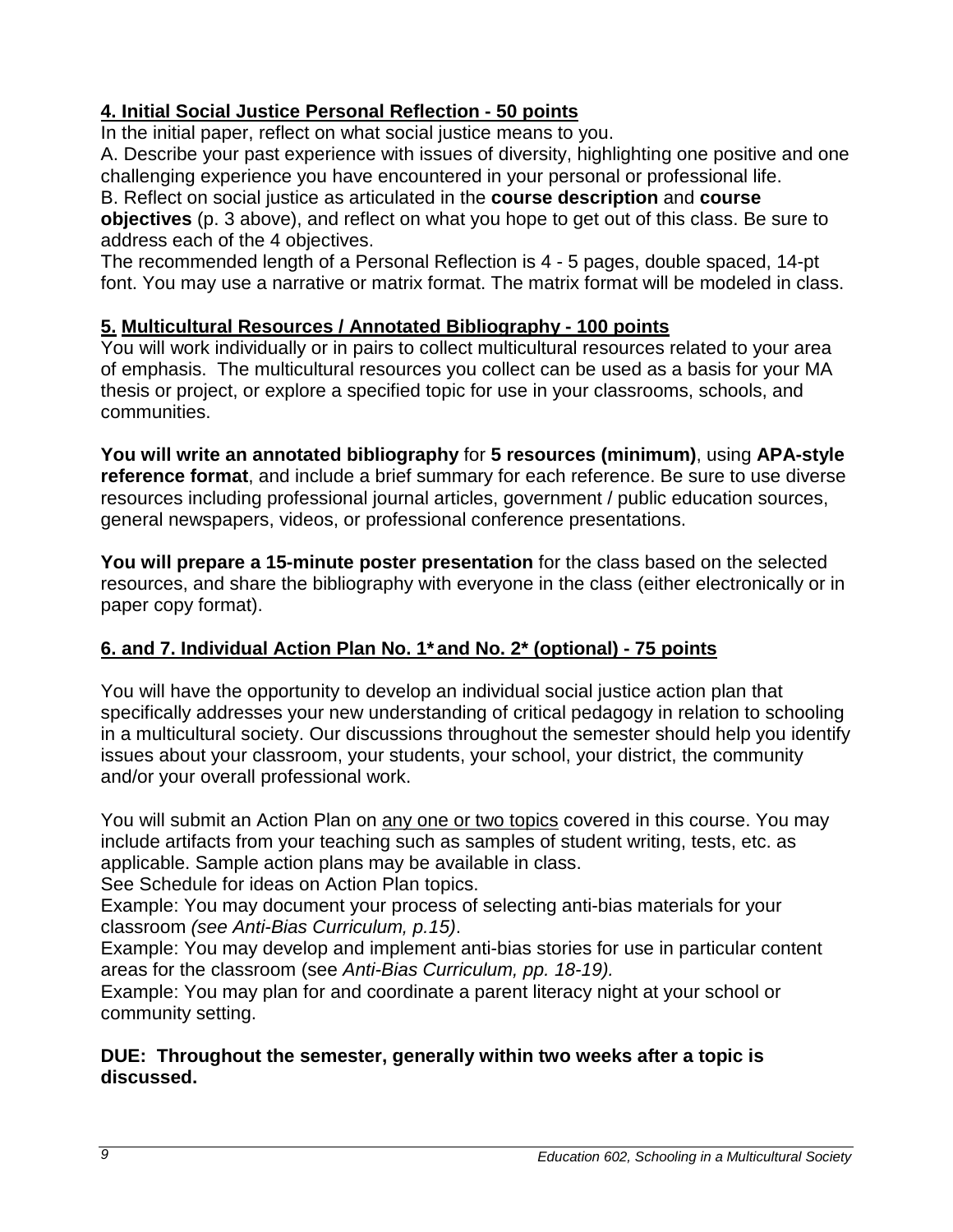## **8. Group Action Plan Guide - 100 points**

You will work in groups of about four to five members.

The purpose of this assignment is threefold:

A) to have you reflect on the action plan(s) you have prepared during this semester; B) to allow for the study, reflection, and discussion of your own and your colleagues' action plans with attention to application and review of implementation components; and C) to facilitate the implementation of additional action plans in the future.

Be sure to include the following sections in your Action Plan Guide: A) a rationale, B) purpose, C) goals and D) overview for the Action Plan that describes the populations and issues addressed in the set of action plans.

Each member will contribute at least one action plan of his/her choice from previous individual action plans. The group members need to 1. sequence; 2. combine and extend; 3. format; 4. edit and revise individual action plans into one streamlined and final Anti-Bias Action Plan Guide.

Final product: Your group Action Plan Guide needs to include at least three different major topics from the semester. The # of group members needs to equal at least the # of Action Plans in the Guide.

For samples, see paper samples circulated in class. Limited or select samples may also be available on the course website, but will vary by semester.

You will share these guides with the class as a presentation.

### **9. Group Action Plan Guide Presentation - 100 points**

Your group will prepare a 30-minute PowerPoint presentation for the class. The group will provide a brief overview of the various action plans in your group plan, but just pick one to present in depth. The group will present with appropriate visual guides for the audience.

Your group's presentation may include artifacts and evidence from the classroom in which an Action Plan was or will be implemented, if applicable.

All groups agree to distribute the PowerPoint outline of their Comprehensive Action Plan on the course website for access by all members of the class, and by educators at large, pursuant to review and approval for dissemination by the professor.

Note: all authors will be given appropriate credit unless anonymity is expressly requested.

## **10. Final Social Justice Personal Reflections - 100 points**

In the final social justice reflection paper, focus on the impact of the course on your personal and/or professional identity and work, with attention to the role and responsibility you have in facilitating social justice in the classroom (or beyond). You need to include the following two sections: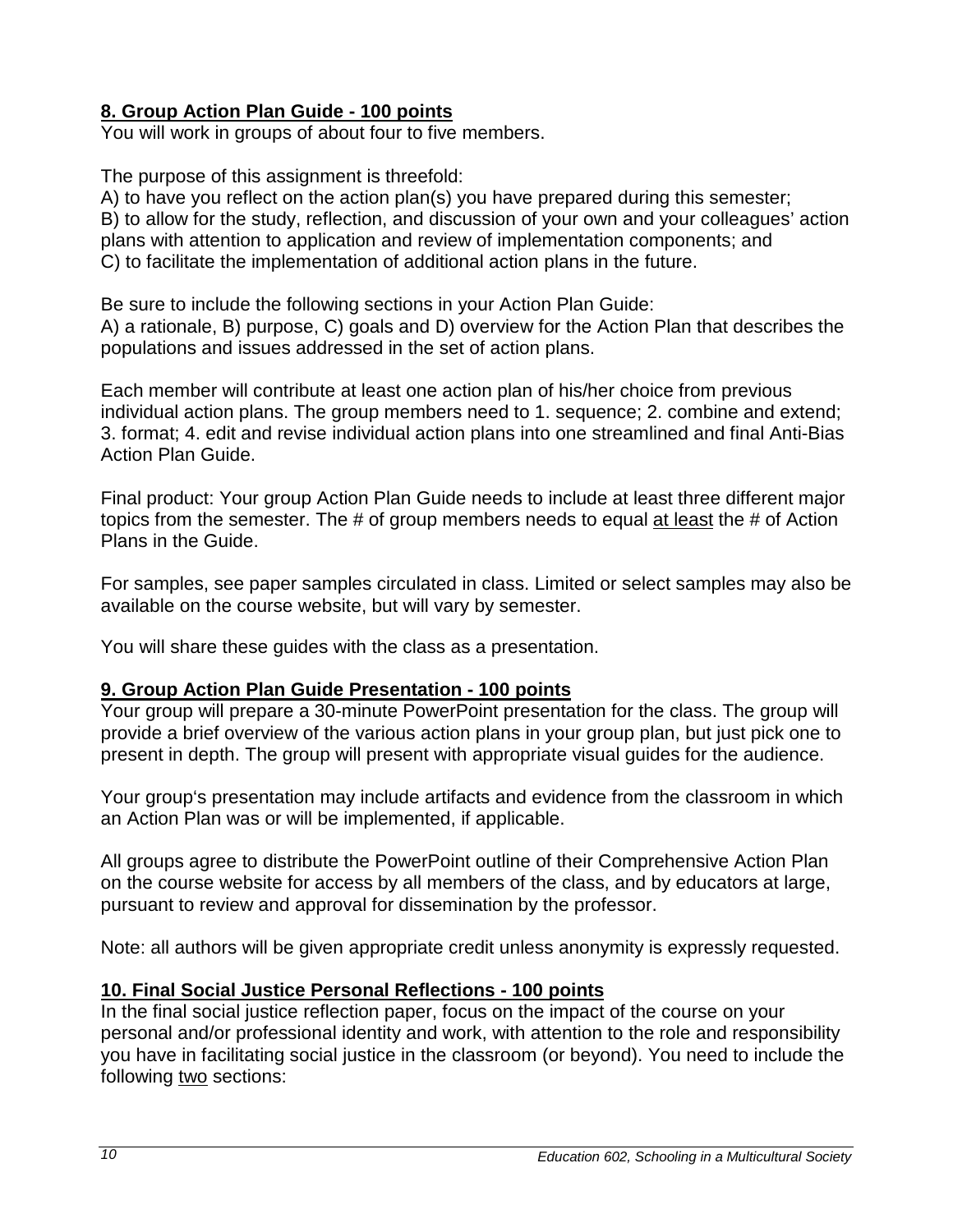A. Address explicitly how you met the four course objectives. Include what you learned about each topic, and explicitly state what led to your learning (e.g., a particular reading, event, discussion, reflection writing, assignment, etc.).

B. Address how you meet the 6 components of the caring-centered multicultural education. The readings for the caring-centered multicultural education model is in Pang, pp. 427-443 and the summary of the model is in Pang, pp. 428, 430-1.

\*\*YOUR GRADED INITIAL REFLECTION NEEDS TO BE SUBMITTED TOGETHER WITH YOUR FINAL REFLECTION.

Final reflections will be turned in at the end of the semester and will not be returned, so do keep copies of all your work.

### <span id="page-10-0"></span>**Submission of Assignments**

Assignments should be typed in 14-pt font and single-spaced. ALL assignments need to be submitted in paper format. Presentation files such as Readings Discussion presentations and Group Action Plan Guide presentations also need to be submitted electronically online.

## <span id="page-10-1"></span>**Grading Emphasis**

All work needs to reflect university level composition. All written assignments will be graded approximately 80% on structure, content and analysis (detail, logic, synthesis of information, depth of analysis, etc.), and 20% on mechanics (grammar, syntax, spelling, format, uniformity of citation, etc.). All citations, where appropriate, will use APA format. Consult Library Services for the *Manual of Citation of the American Psychological Association*, or [www.apastyle.org/index.html.](http://www.apastyle.org/index.html)

### **Be sure to use the APA6 Cheat Sheet and the Assignment Checklist to carefully prepare and review each assignment prior to submission.**

## <span id="page-10-2"></span>**Grading Standards**

 $A=93+, A=-92-90, B=-89-88, B = 87-83, B = 82-80, C=-79-78, C=-77-73, C=-72-70,$ D+=69-68, D=67-63, D-=62-60, F=59 or lower.

Students must receive a C+ or higher in all coursework in order to be eligible for or remain in Education programs.

# <span id="page-10-3"></span>**Policy on Late/Missed Work**

I will allow up to two (maximum) makeup assignments for absences due to unreschedulable professional obligations, illnesses, emergencies, etc. on a case by case basis. Do talk to me at the earliest opportunity if you plan to / need to make up absences.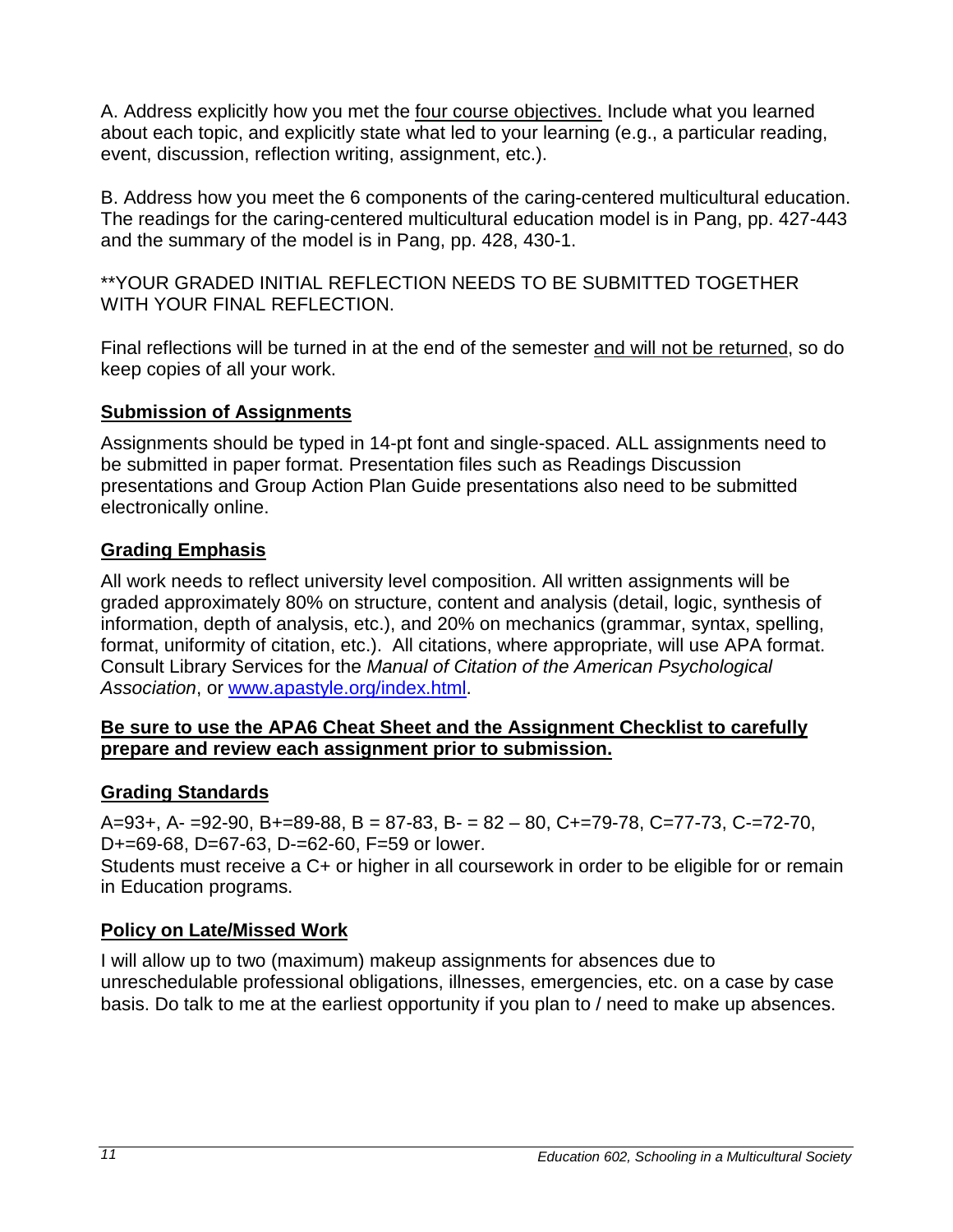## <span id="page-11-0"></span>**Student Collaboration Policy**

Select assignments include student collaboration on a required or optional basis, depending on the assignment. In general, presentations will be collaborative, while select written assignments will allow for candidates to choose whether to collaborate or work independently to complete them.

### <span id="page-11-1"></span>**Class Structure**

This course is structured as a graduate-level seminar. The success of a seminar course is dependent upon each and every participant being well prepared. My role will be to "facilitate" and to intervene or redirect class discussions as necessary, rather than to exclusively lecture on a weekly basis, or be the main focus of the class. You will work to develop your knowledge base through the readings, discussions, presentations and assignments.

Multiple approaches, methods, and teaching experiences are necessary strategies to accommodate various learning styles. Class formats and learning structures will vary and include whole and small group discussion, pair work (e.g., weekly Readings Discussion Leader(s)), and online work.

### <span id="page-11-2"></span>**Final Exam Statement**

There will be no final in-class exam. The 1) Group Action Plan Guide and Presentation, and 2) the Final Social Justice Reflection will serve as the final key assignments in the course used to evaluate candidates in the 6 professional disposition areas (see rubric for MA Professional Disposition Self-Assessment herein). These two assignments are due during the final three weeks of semester, as specified in the Schedule. See the tentative Schedule (item 10) or the Course Grading Standards (item 11) for more information on these two assignments.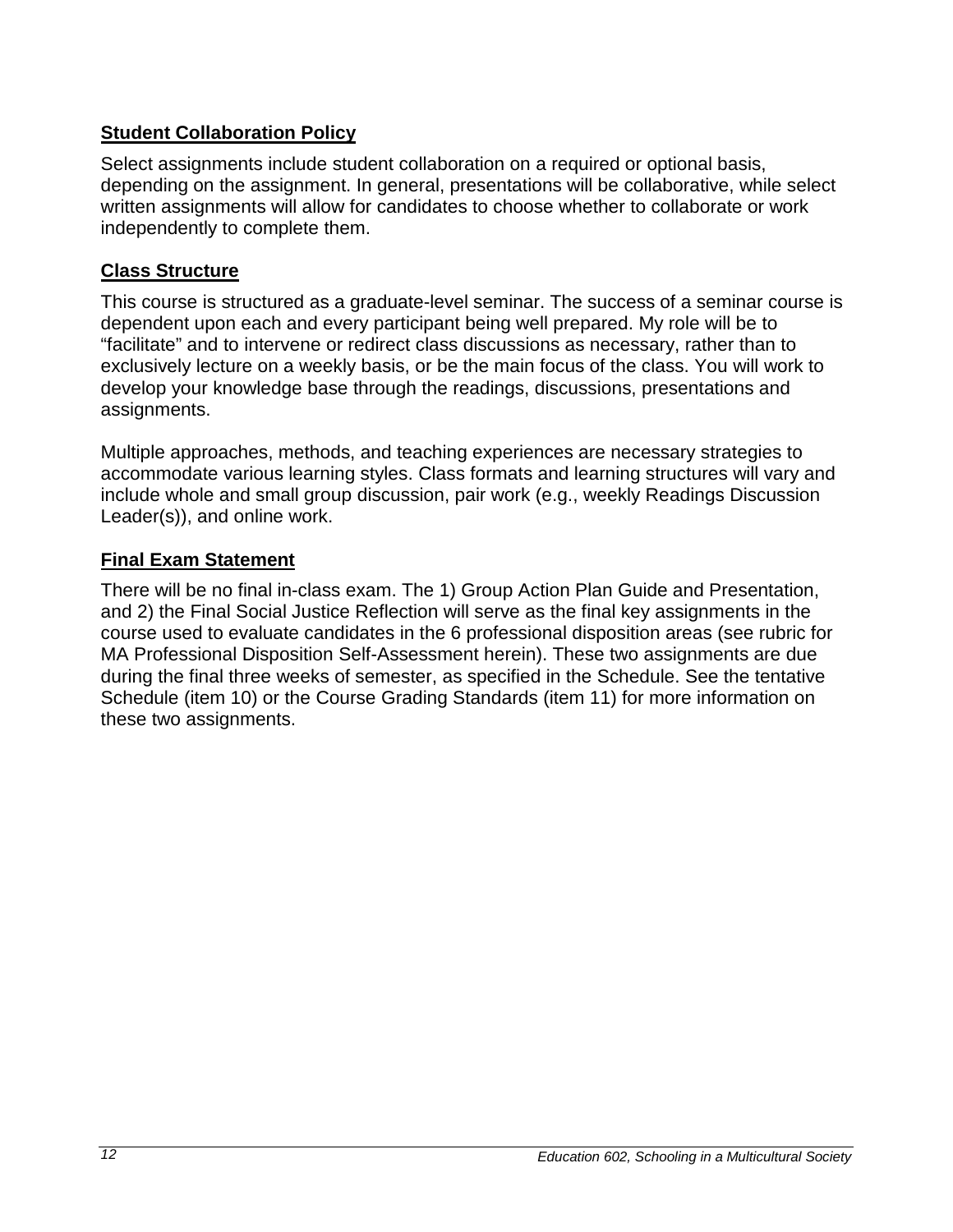| Name | Jate | Assessment # |
|------|------|--------------|
|      |      |              |

#### **MA PROFESSIONAL DISPOSITION SELF-ASSESSMENT INSTRUCTIONS**

- <span id="page-12-0"></span>A. Carefully consider the descriptions provided for each level of the "General Option MA in Education Professional Disposition Advanced Rubric."
- B. Score yourself for each of the 6 professional disposition areas from 1-4.
- C. For each area provide two examples of behaviors that exemplify each disposition.
- D. Identify at least one area that needs improvement and describe an action plan for improvement with two examples of behaviors that exemplify each dispositional area(s) in the action plan.
- E. You will review the feedback you receive on the 6 professional dispositions from your EDUC 602 and EDUC 622 instructors.
- F. Prior to enrollment in EDUC 698, you will review the EDUC 602 course instructor and EDUC 622 course instructor ratings and revise your professional disposition self-assessment entries (i.e., self-ratings and two examples).

#### <span id="page-12-1"></span>**General Option MA in Education Professional Dispositional Advanced Rubric**

| <b>Disposition</b>                                                                                                                                                                                                                                                                | <b>Unacceptable</b><br>1                                                                                                                                                                                                                                                                                                                                                                                                                                                                                                                                              | <b>Approaches</b><br><b>Target</b><br>2                                                                                                                                                                                                                                                                                                                                                                                                                                                                                                                                | <b>Meets</b><br><b>Target</b><br>3                                                                                                                                                                                                                                                                                                                                                                                                                                                                                     | <b>Meets</b><br><b>Advanced Target</b><br>4                                                                                                                                                                                                                                                                                                                                                                                                                                                                                                                                                                                                                                                      |
|-----------------------------------------------------------------------------------------------------------------------------------------------------------------------------------------------------------------------------------------------------------------------------------|-----------------------------------------------------------------------------------------------------------------------------------------------------------------------------------------------------------------------------------------------------------------------------------------------------------------------------------------------------------------------------------------------------------------------------------------------------------------------------------------------------------------------------------------------------------------------|------------------------------------------------------------------------------------------------------------------------------------------------------------------------------------------------------------------------------------------------------------------------------------------------------------------------------------------------------------------------------------------------------------------------------------------------------------------------------------------------------------------------------------------------------------------------|------------------------------------------------------------------------------------------------------------------------------------------------------------------------------------------------------------------------------------------------------------------------------------------------------------------------------------------------------------------------------------------------------------------------------------------------------------------------------------------------------------------------|--------------------------------------------------------------------------------------------------------------------------------------------------------------------------------------------------------------------------------------------------------------------------------------------------------------------------------------------------------------------------------------------------------------------------------------------------------------------------------------------------------------------------------------------------------------------------------------------------------------------------------------------------------------------------------------------------|
| 1. Social<br><b>Justice and</b><br><b>Equity</b><br>Candidates<br>appreciate the<br>languages,<br>communities,<br>and<br>experiences<br>learners bring<br>to the<br>classroom.<br>Candidates<br>advocate for<br>and support<br>marginalized<br>communities<br>and<br>individuals. | Behaves in a<br>manner that is<br>discriminatory,<br>intolerant, or<br>close-minded.<br>Resists working<br>with some groups<br>or individuals,<br>makes derogatory<br>remarks, or rejects<br>views based on<br>factors such as<br>gender,<br>exceptionalities,<br>race, culture,<br>religion, or<br>socioeconomic<br>background.<br>Selects materials,<br>designs activities,<br>or interacts in<br>ways that<br>promotes<br>stereotypes or<br>demeans others.<br>Does not take<br>appropriate<br>initiative to<br>understand and<br>identify student<br>needs and/or | Usually models<br>respect and concern<br>for equitable effort<br>for all learners and<br>responds to<br>feedback on how to<br>improve. Usually<br>demonstrates<br>understanding of<br>diversity (race,<br>gender, culture,<br>exceptionalities) in<br>written work and<br>other expressions<br>and revises<br>according to<br>feedback. Usually<br>selects materials,<br>designs activities<br>and interacts with<br>students in ways<br>that demonstrate<br>appreciation of<br>diversity and<br>demonstrates<br>improvements<br>based on<br>constructive<br>feedback. | Consistently<br>models respect<br>for all learners.<br>Behaves in<br>ways that reflect<br>concern and<br>equitable effort<br>on behalf of all.<br>Written work<br>and other<br>expressions<br>reflect<br>understanding<br>of diversity<br>(race, gender,<br>culture.<br>exceptionalities)<br>. Consistently<br>selects<br>materials,<br>designs<br>activities, and<br>interacts in ways<br>that<br>demonstrate<br>appreciation of<br>diversity (e.g.,<br>includes models<br>from diverse<br>backgrounds in<br>learning | Consistently models<br>respect for all<br>learners. Behaves in<br>ways that reflect<br>concern and equitable<br>effort on behalf of all.<br>Written work and other<br>expressions reflect<br>understanding of<br>diversity (race,<br>gender, culture,<br>exceptionalities).<br><b>Consistently selects</b><br>materials, designs<br>activities, and<br>interacts in ways that<br>demonstrate<br>appreciation of<br>diversity (e.g.,<br>includes models from<br>diverse backgrounds<br>in learning<br>experiences and<br>provides opportunities<br>for students to hear,<br>consider, and discuss<br>different viewpoints).<br>Consistently<br>advocates for<br>inclusion and<br>consideration of |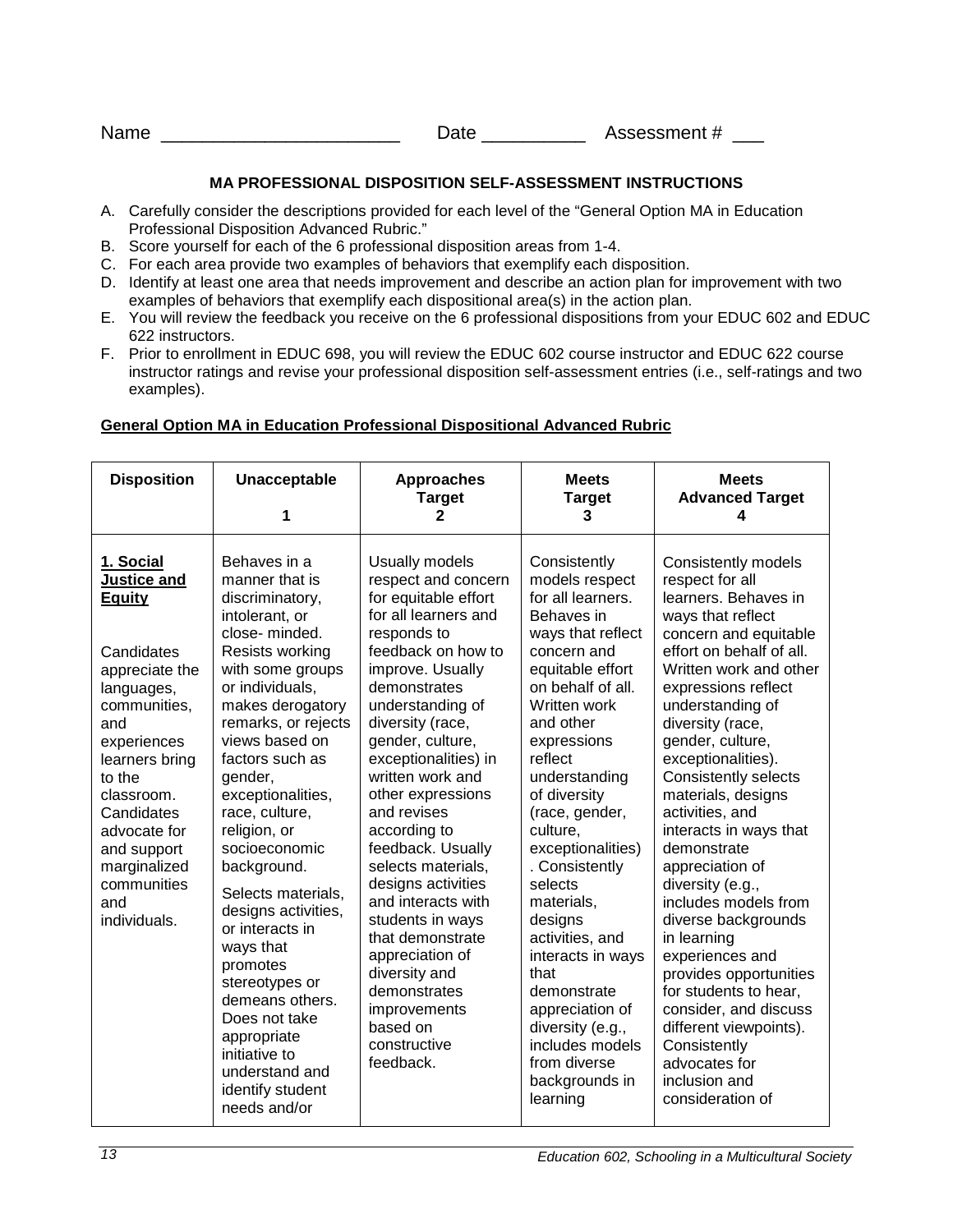| <b>Disposition</b> | <b>Unacceptable</b><br>1                                                                                                                                                                                                                                                                                            | <b>Approaches</b><br><b>Target</b><br>2 | <b>Meets</b><br><b>Target</b><br>3                                                                                                                                                                                                                                                                                                                                                                                          | <b>Meets</b><br><b>Advanced Target</b>                                                                                                                                                                                                                                                                                                                                                                                                         |
|--------------------|---------------------------------------------------------------------------------------------------------------------------------------------------------------------------------------------------------------------------------------------------------------------------------------------------------------------|-----------------------------------------|-----------------------------------------------------------------------------------------------------------------------------------------------------------------------------------------------------------------------------------------------------------------------------------------------------------------------------------------------------------------------------------------------------------------------------|------------------------------------------------------------------------------------------------------------------------------------------------------------------------------------------------------------------------------------------------------------------------------------------------------------------------------------------------------------------------------------------------------------------------------------------------|
|                    | provide learning<br>experiences that<br>meet the needs of<br>all students. Fails<br>to provide extra<br>assistance or<br>alternative<br>learning<br>experiences when<br>needed.<br>Repeatedly<br>excludes some<br>students from<br>learning<br>experiences.<br>Gives preferential<br>treatment to some<br>students. |                                         | experiences and<br>provides<br>opportunities for<br>students to<br>hear, consider,<br>and discuss<br>different<br>viewpoints).<br>Consistently<br>advocates for<br>inclusion and<br>consideration of<br>diverse<br>perspectives.<br>Consistently<br>interacts in ways<br>that consider<br>individual<br>differences and<br>life experiences.<br>Takes care to<br>provide<br>appropriate<br>experiences for<br>all students. | diverse perspectives.<br>Consistently interacts<br>in ways that consider<br>individual differences<br>and life experiences.<br>Takes care to provide<br>appropriate<br>experiences for all<br>students.<br>Works to influence<br>others' provision of<br>services for those<br>beyond those in<br>his/her immediate<br>setting. Seeks forums<br>or leads efforts to<br>advocate for inclusion<br>and consideration of<br>diverse perspectives. |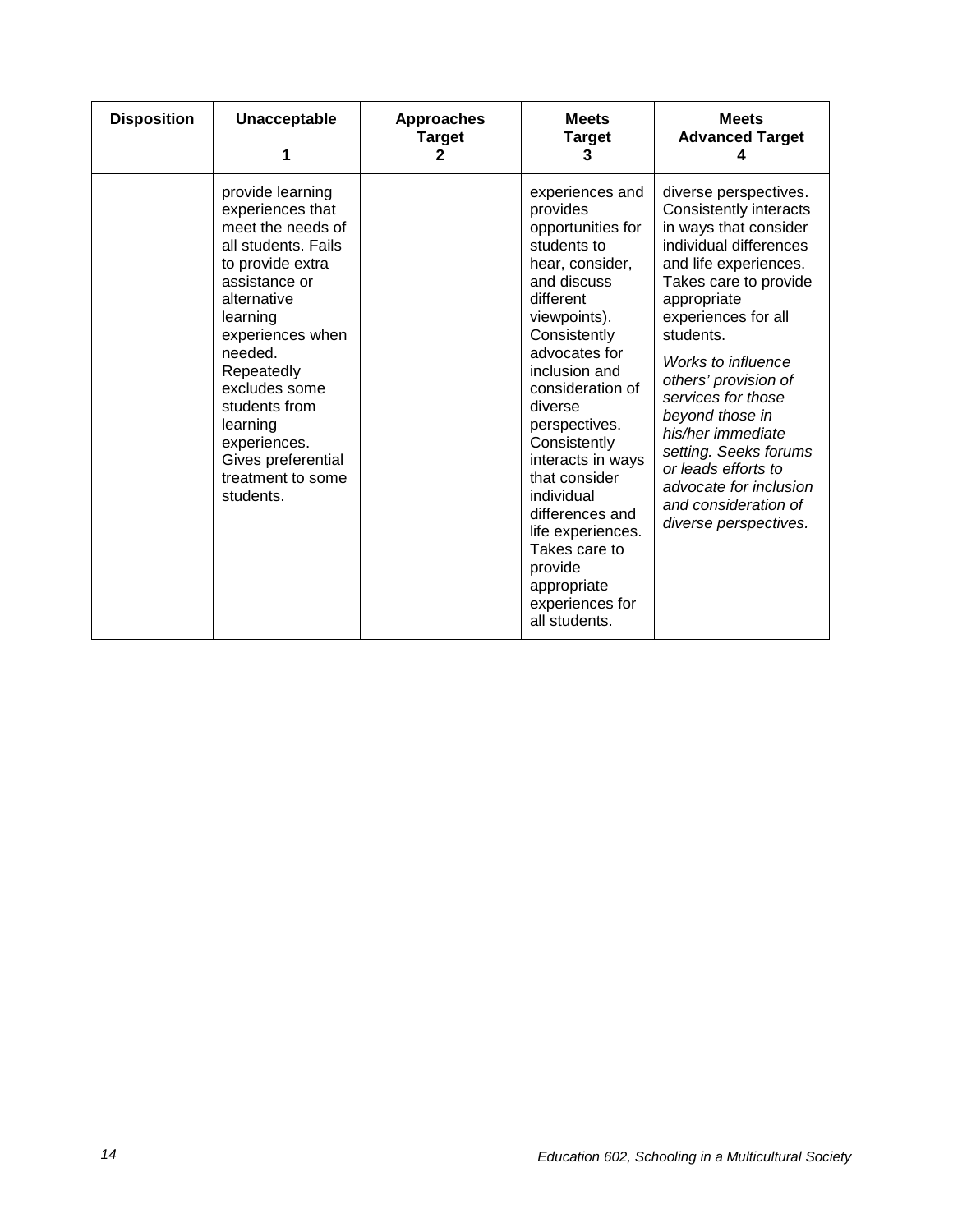| <b>Disposition</b>                                                                                                                                                                                                                                                                 | <b>Unacceptable</b><br>1                                                                                                                                                                                                                                                                                                                                                       | <b>Approaches</b><br><b>Target</b><br>2                                                                                                                                                                                                                                                                                                                                   | <b>Meets</b><br><b>Target</b><br>3                                                                                                                                                                                                                                                                                                                                                                                                                   | <b>Meets</b><br><b>Advanced Target</b><br>4                                                                                                                                                                                                                                                                                                                                                                                                                                                                                                                                                                                                                                                        |
|------------------------------------------------------------------------------------------------------------------------------------------------------------------------------------------------------------------------------------------------------------------------------------|--------------------------------------------------------------------------------------------------------------------------------------------------------------------------------------------------------------------------------------------------------------------------------------------------------------------------------------------------------------------------------|---------------------------------------------------------------------------------------------------------------------------------------------------------------------------------------------------------------------------------------------------------------------------------------------------------------------------------------------------------------------------|------------------------------------------------------------------------------------------------------------------------------------------------------------------------------------------------------------------------------------------------------------------------------------------------------------------------------------------------------------------------------------------------------------------------------------------------------|----------------------------------------------------------------------------------------------------------------------------------------------------------------------------------------------------------------------------------------------------------------------------------------------------------------------------------------------------------------------------------------------------------------------------------------------------------------------------------------------------------------------------------------------------------------------------------------------------------------------------------------------------------------------------------------------------|
| <u>2.</u><br>Collaboration<br>Candidates<br>practice the<br>skills of<br>collaboration<br>in their<br>professional<br>interactions<br>with<br>instructors,<br>advisors,<br>students,<br>colleagues,<br>parents/guardi<br>ans/caregivers<br>and those in<br>the wider<br>community. | Interacts with<br>others (students,<br>parents,<br>colleagues) in<br>ways that do not<br>communicate<br>respect. Uses<br>destructive<br>criticism,<br>derogatory<br>remarks, threats,<br>physical coercion,<br>or inappropriate<br>language or<br>behavior. Does<br>not reasonably<br>allow others to<br>express ideas.<br>Discourages or<br>undermines the<br>work of others. | Usually interacts<br>with others<br>(students, parents,<br>colleagues) in ways<br>that communicate<br>respect such as<br>being courteous,<br>demonstrating<br>impartiality and<br>responds positively<br>to feedback for<br>improving. Usually<br>encourages and<br>supports<br>participation and<br>success for all and<br>is responsive to<br>constructive<br>feedback. | Consistently<br>interacts with<br>others<br>(students,<br>parents,<br>colleagues) in<br>ways that<br>communicate<br>respect such as<br>being courteous,<br>demonstrating<br>impartiality, and<br>providing<br>opportunities for<br>others to<br>express or<br>demonstrate<br>their needs and<br>viewpoints.<br>Clearly values<br>and builds<br>relationships.<br>Consistently<br>encourages and<br>supports<br>participation and<br>success for all. | Consistently interacts<br>with others (students,<br>parents, colleagues) in<br>ways that<br>communicate respect<br>such as being<br>courteous,<br>demonstrating<br>consistency and<br>impartiality, and<br>providing opportunities<br>for others to express<br>or demonstrate their<br>needs and viewpoints.<br>Clearly values and<br>builds relationships.<br>Consistently<br>encourages and<br>supports participation<br>and success for all.<br>Advocates for the<br>expression of diverse<br>perspectives. Seeks<br>forums and leads<br>efforts to assist others<br>in developing<br>understanding and<br>skills in being<br>supportive of others<br>(e.g., students,<br>parents, colleagues). |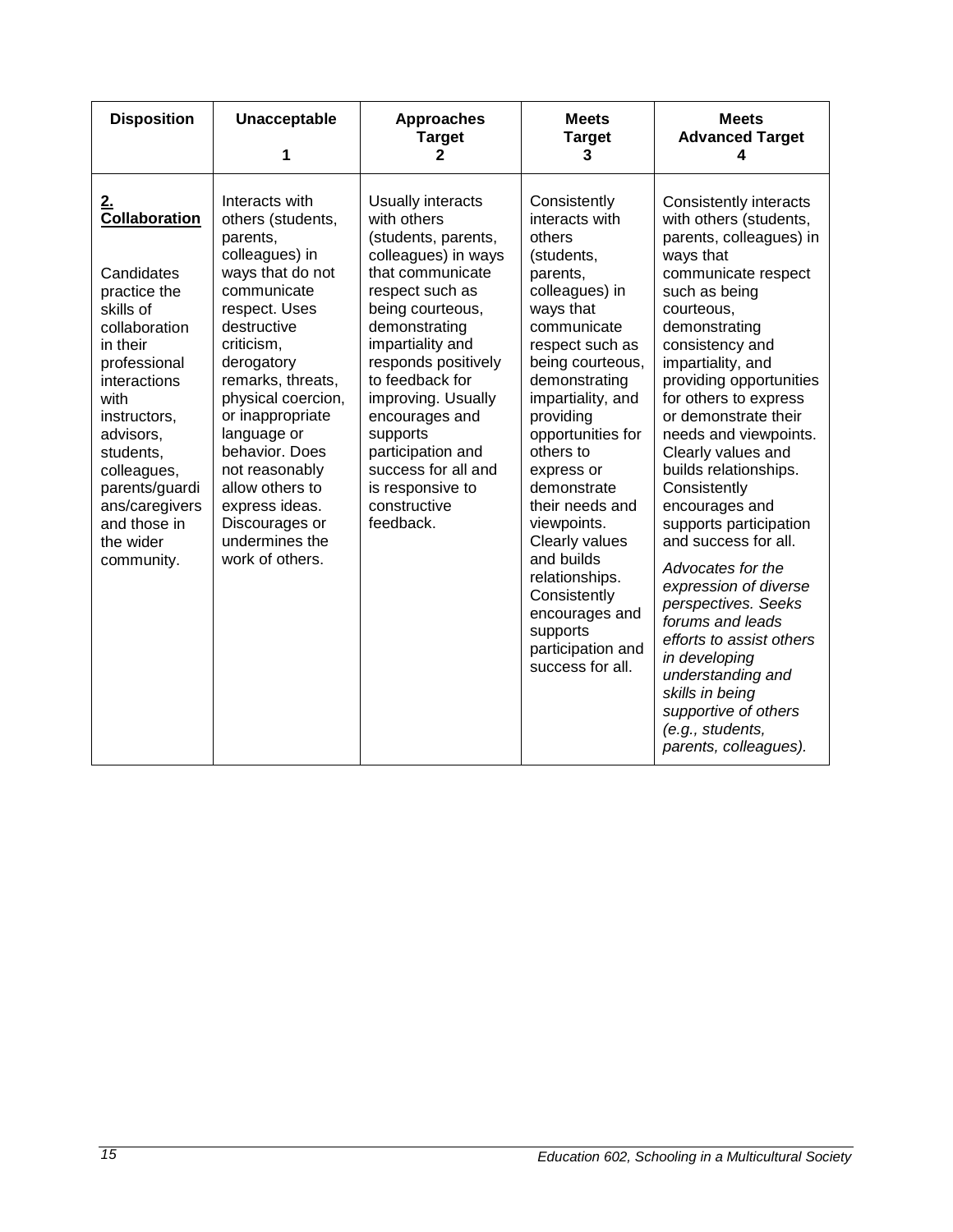| <b>Disposition</b>                                                                                                                                                                         | Unacceptable<br>1                                                                                                                                                                                                                                                                                        | <b>Approaches</b><br><b>Target</b><br>2                                                                                                                                                                                                                                                                                                                                                                                       | <b>Meets</b><br><b>Target</b><br>3                                                                                                                                                                                                                                                                                                                                                                                                                                                                                                         | <b>Meets</b><br><b>Advanced Target</b><br>4                                                                                                                                                                                                                                                                                                                                                                                                                                                                                                                                                                                                                                                                                                                                   |
|--------------------------------------------------------------------------------------------------------------------------------------------------------------------------------------------|----------------------------------------------------------------------------------------------------------------------------------------------------------------------------------------------------------------------------------------------------------------------------------------------------------|-------------------------------------------------------------------------------------------------------------------------------------------------------------------------------------------------------------------------------------------------------------------------------------------------------------------------------------------------------------------------------------------------------------------------------|--------------------------------------------------------------------------------------------------------------------------------------------------------------------------------------------------------------------------------------------------------------------------------------------------------------------------------------------------------------------------------------------------------------------------------------------------------------------------------------------------------------------------------------------|-------------------------------------------------------------------------------------------------------------------------------------------------------------------------------------------------------------------------------------------------------------------------------------------------------------------------------------------------------------------------------------------------------------------------------------------------------------------------------------------------------------------------------------------------------------------------------------------------------------------------------------------------------------------------------------------------------------------------------------------------------------------------------|
| 3. Critical<br><b>Thinking</b><br>Candidates<br>analyze<br>various<br>professional<br>contexts,<br>resulting in<br>more informed<br>decision-<br>making about<br>professional<br>practice. | Does not gather,<br>analyze or use<br>data to make<br>informed<br>decisions.<br>Behaves in ways<br>that reflect a belief<br>that others should<br>provide what is<br>needed. Does not<br>ask appropriate<br>questions or take<br>initiative to work<br>toward achieving<br>goals or solving<br>dilemmas. | Usually analyzes<br>professional<br>contexts by<br>appropriately<br>seeking information<br>to make decisions<br>about practice and<br>responds to<br>constructive<br>feedback. Usually<br>seeks a variety of<br>perspectives in<br>exploring issues.<br>Usually asks<br>questions and takes<br>action to achieve<br>goals or solve<br>dilemmas. Usually<br>anticipates needs<br>and assists others in<br>obtaining resources. | Consistently<br>analyzes<br>professional<br>contexts, by a)<br>seeking<br>information from<br>a variety of<br>sources to<br>analyze student<br>needs and b)<br>planning and<br>implementing<br>appropriate<br>decisions about<br>professional<br>practice.<br>Consistently<br>seeks a variety<br>of perspectives<br>in exploring<br>issues.<br>Consistently<br>asks questions<br>and takes action<br>to achieve goals<br>or solve<br>dilemmas.<br>Consistently<br>anticipates<br>needs and<br>assists others in<br>obtaining<br>resources. | Consistently analyzes<br>professional contexts,<br>by a) seeking<br>information from a<br>variety of sources to<br>analyze student needs<br>and b) planning and<br>implementing<br>appropriate decisions<br>about professional<br>practice. Consistently<br>seeks a variety of<br>perspectives in<br>exploring issues.<br>Consistently asks<br>questions and takes<br>action to achieve<br>goals or solve<br>dilemmas.<br>Consistently<br>anticipates needs and<br>assists others in<br>obtaining resources.<br>Provides leadership in<br>solving dilemmas<br>involving the<br>procurement or<br>distribution of<br>resources. Actively<br>seeks or leads<br>opportunities to select<br>or create appropriate<br>new forums to<br>advocate for students<br>or the profession. |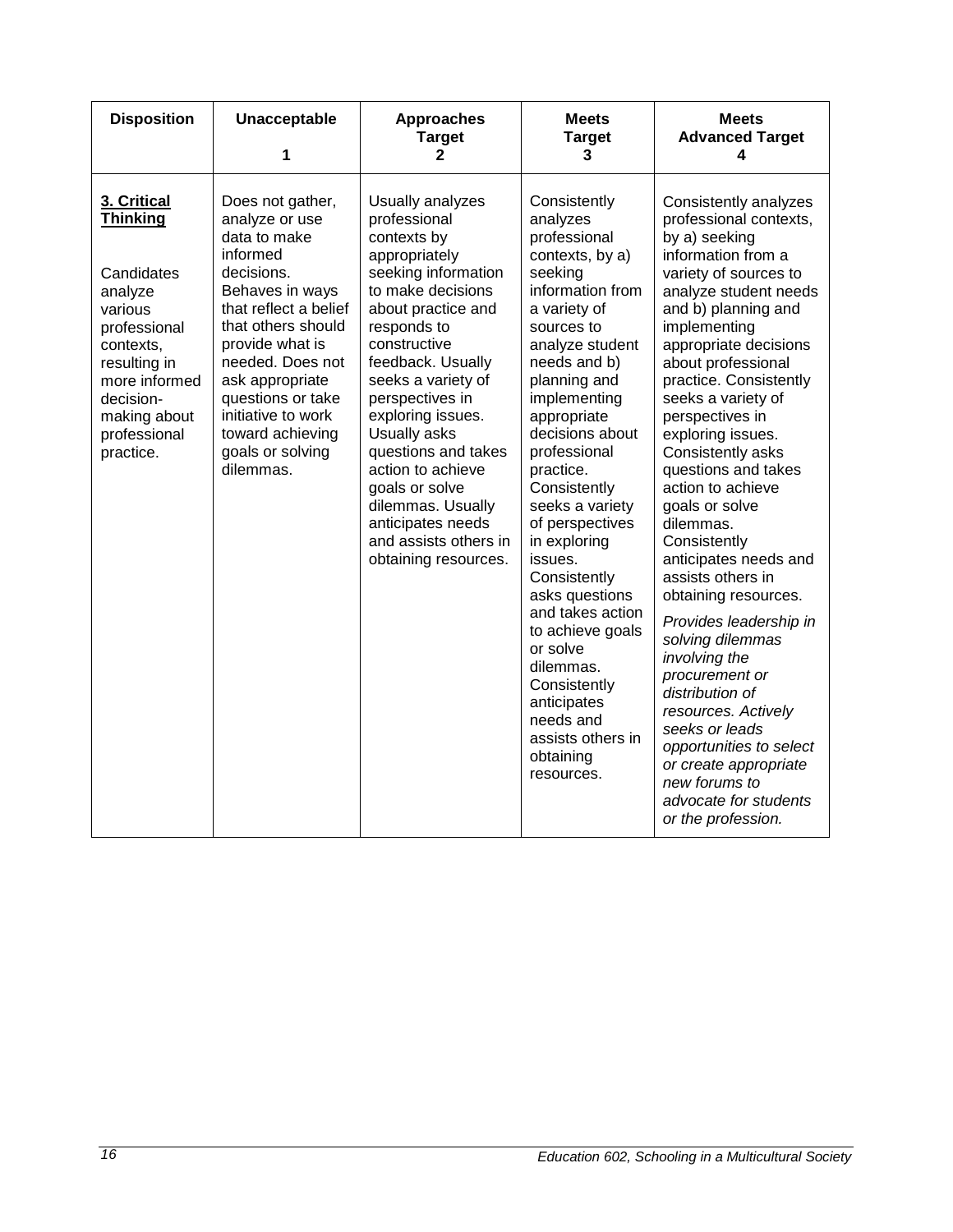| <b>Disposition</b>                                                                                                     | Unacceptable<br>1                                                                                                                                                                                                                                                                                                                                                                                                                                                                                                              | <b>Approaches</b><br><b>Target</b><br>$\mathbf{2}$                                                                                                                                                                                                                                                                                                                                                                                                                 | <b>Meets</b><br><b>Target</b><br>3                                                                                                                                                                                                                                                                                                                                                                                                                                | <b>Meets</b><br><b>Advanced Target</b><br>4                                                                                                                                                                                                                                                                                                                                                                                                                                                                                                                                                                                                   |
|------------------------------------------------------------------------------------------------------------------------|--------------------------------------------------------------------------------------------------------------------------------------------------------------------------------------------------------------------------------------------------------------------------------------------------------------------------------------------------------------------------------------------------------------------------------------------------------------------------------------------------------------------------------|--------------------------------------------------------------------------------------------------------------------------------------------------------------------------------------------------------------------------------------------------------------------------------------------------------------------------------------------------------------------------------------------------------------------------------------------------------------------|-------------------------------------------------------------------------------------------------------------------------------------------------------------------------------------------------------------------------------------------------------------------------------------------------------------------------------------------------------------------------------------------------------------------------------------------------------------------|-----------------------------------------------------------------------------------------------------------------------------------------------------------------------------------------------------------------------------------------------------------------------------------------------------------------------------------------------------------------------------------------------------------------------------------------------------------------------------------------------------------------------------------------------------------------------------------------------------------------------------------------------|
| 4.<br>Professional<br><b>Ethics</b><br>Candidates<br>make and act<br>on well-<br>reasoned,<br>principled<br>judgments. | Fails to<br>consistently honor<br>the needs and<br>best interests of<br>students, the work<br>setting (school,<br>district, university)<br>or profession.<br>Demonstrates a<br>pattern of<br>unprofessional<br>behavior such as<br>absence,<br>tardiness, failure<br>to complete tasks,<br>inappropriate<br>dress or personal<br>behavior, violation<br>of confidentiality,<br>academic<br>dishonesty (e.g.,<br>plagiarism,<br>cheating), or<br>imposition of<br>personal,<br>religious, or<br>political views<br>upon others. | Usually honors the<br>needs and best<br>interests of<br>students, the work<br>setting and the<br>profession and<br>responds positively<br>to feedback on how<br>to improve. Usually<br>makes well -<br>reasoned, principled<br>judgments regarding<br>professional<br>behaviors such as<br>promptness, task<br>completion,<br>maintaining<br>confidentiality,<br>academic honesty,<br>and appropriate<br>separation of<br>personal and<br>professional<br>domains. | Consistently<br>honors the<br>needs and best<br>interests of<br>students, the<br>work setting<br>(school, district,<br>university), and<br>the profession.<br>Consistently<br>makes well-<br>reasoned.<br>principled<br>judgments<br>regarding<br>professional<br>behaviors such<br>as promptness,<br>task completion,<br>maintaining<br>confidentiality,<br>academic<br>honesty, and<br>appropriate<br>separation of<br>personal and<br>professional<br>domains. | <b>Consistently honors</b><br>the needs and best<br>interests of students,<br>the work setting<br>(school, district,<br>university), and the<br>profession.<br>Consistently makes<br>well-reasoned,<br>principled judgments<br>regarding professional<br>behaviors such as<br>promptness, task<br>completion,<br>maintaining<br>confidentiality,<br>academic honesty,<br>and appropriate<br>separation of personal<br>and professional<br>domains.<br>Actively seeks or<br>leads forums to<br>advocate for<br>professional<br>conditions and<br>resources that will<br><i>improve learning</i><br>outcomes for students<br>or the profession. |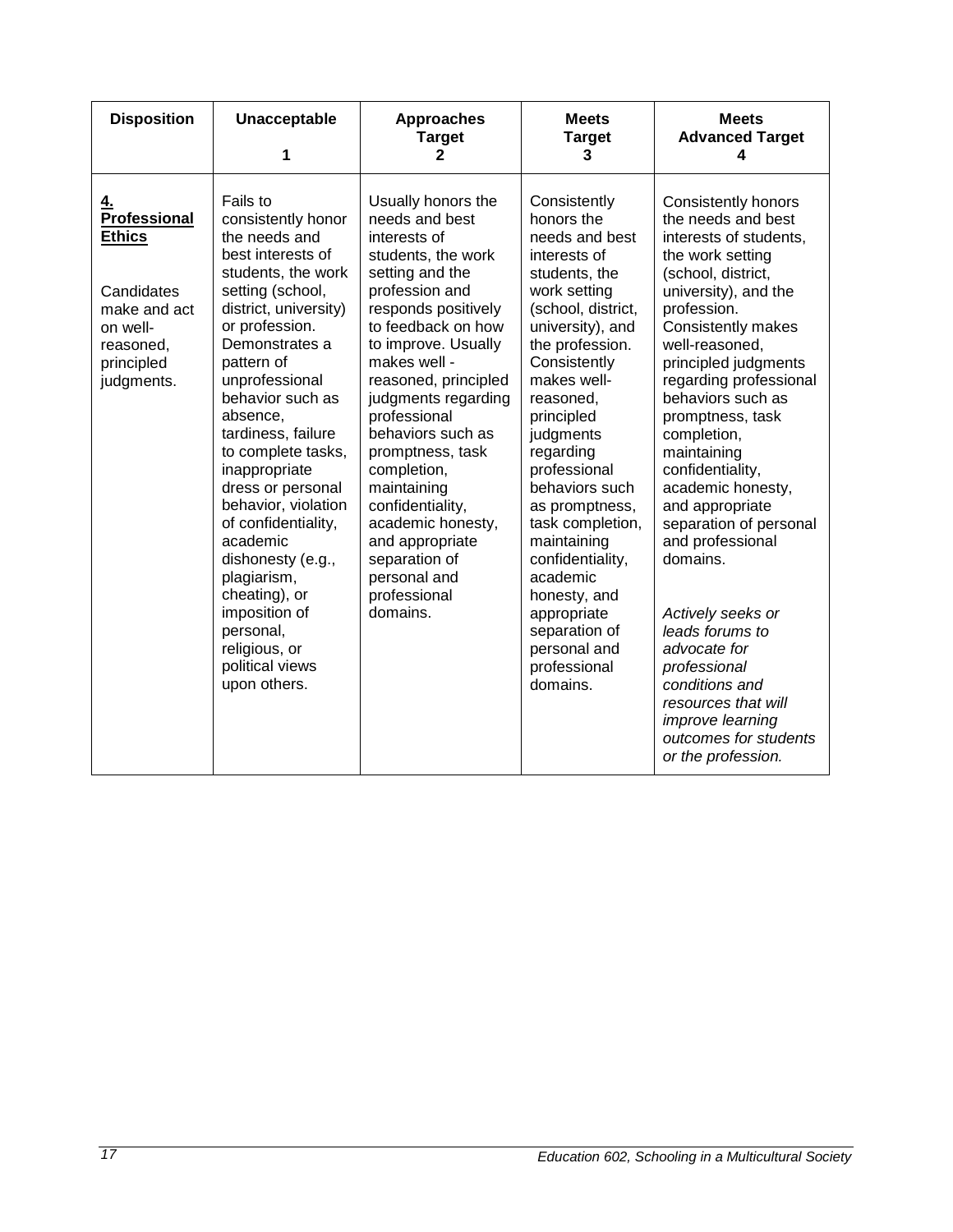| <b>Disposition</b>                                                                                                                                                          | Unacceptable<br>1                                                                                                                                                                                                                                                                                                                                                                                                                                                                                                                          | <b>Approaches</b><br><b>Target</b><br>2                                                                                                                                                                                                                                                                                                                                                                                            | <b>Meets</b><br><b>Target</b><br>3                                                                                                                                                                                                                                                                                                                                                                                                                                                                                                                                                                                                       | <b>Meets</b><br><b>Advanced Target</b><br>4                                                                                                                                                                                                                                                                                                                                                                                                                                                                                                                                                                                                                                                                                                                                                                                                                            |
|-----------------------------------------------------------------------------------------------------------------------------------------------------------------------------|--------------------------------------------------------------------------------------------------------------------------------------------------------------------------------------------------------------------------------------------------------------------------------------------------------------------------------------------------------------------------------------------------------------------------------------------------------------------------------------------------------------------------------------------|------------------------------------------------------------------------------------------------------------------------------------------------------------------------------------------------------------------------------------------------------------------------------------------------------------------------------------------------------------------------------------------------------------------------------------|------------------------------------------------------------------------------------------------------------------------------------------------------------------------------------------------------------------------------------------------------------------------------------------------------------------------------------------------------------------------------------------------------------------------------------------------------------------------------------------------------------------------------------------------------------------------------------------------------------------------------------------|------------------------------------------------------------------------------------------------------------------------------------------------------------------------------------------------------------------------------------------------------------------------------------------------------------------------------------------------------------------------------------------------------------------------------------------------------------------------------------------------------------------------------------------------------------------------------------------------------------------------------------------------------------------------------------------------------------------------------------------------------------------------------------------------------------------------------------------------------------------------|
| 5. Reflective<br><b>Teaching and</b><br>Learning<br>Candidates<br>critically<br>review their<br>professional<br>practice and<br>the impact it<br>has on student<br>success. | Does not critically<br>evaluate own<br>professional<br>practice or<br>performance (e.g.,<br>interactions,<br>written work,<br>assessments) and<br>the impact on<br>student success.<br>Fails to see the<br>need for positive<br>change. Does not<br>provide<br>substantive<br>suggestions for<br>positive self-<br>improvement.<br>Rejects<br>suggestions from<br>others directly or<br>by failing to act.<br>Offers excuses<br>and/or assigns<br>blame for negative<br>results to<br>students, parents,<br>colleagues, or<br>supervisors. | <b>Usually</b><br>demonstrates<br>understanding of the<br>relevant<br>teaching/learning<br>standards while<br>being responsive to<br>feedback. Usually<br>evaluates own<br>professional<br>performance and<br>the impact on<br>student success.<br>Usually generates<br>ideas for potential<br>improvements. Is<br>usually open-<br>minded and positive<br>when receiving<br>feedback, acting<br>upon suggestions<br>and feedback. | Consistently<br>demonstrates<br>understanding<br>of the relevant<br>teaching/learnin<br>g standards.<br>Consistently<br>evaluates own<br>professional<br>practice and<br>performance<br>(e.g.,<br>interactions,<br>written work,<br>formal and<br>informal<br>assessments)<br>and the impact<br>on student<br>success.<br>Consistently<br>generates ideas<br>for potential<br>improvements<br>or revisions and<br>applies them to<br>future<br>professional<br>practice and<br>performance. Is<br>consistently<br>open-minded<br>and positive<br>when receiving<br>feedback from<br>others.<br>Consistently<br>acts upon<br>suggestions. | Consistently<br>demonstrates<br>understanding of the<br>relevant<br>teaching/learning<br>standards.<br>Consistently evaluates<br>own professional<br>practice and<br>performance (e.g.,<br>interactions, written<br>work, formal and<br>informal assessments)<br>and the impact on<br>student success.<br>Consistently<br>generates ideas for<br>potential<br>improvements or<br>revisions and applies<br>them to future<br>professional practice<br>and performance. Is<br>consistently open-<br>minded and positive<br>when receiving<br>feedback from others.<br>Consistently acts upon<br>suggestions.<br>Actively seeks further<br>information and<br>perspectives from<br>others to evaluate own<br>performance and<br>demonstrates in depth<br>analysis and synthesis<br>of viewpoints. Applies<br>relevant<br>teaching/learning<br>standards in their<br>work. |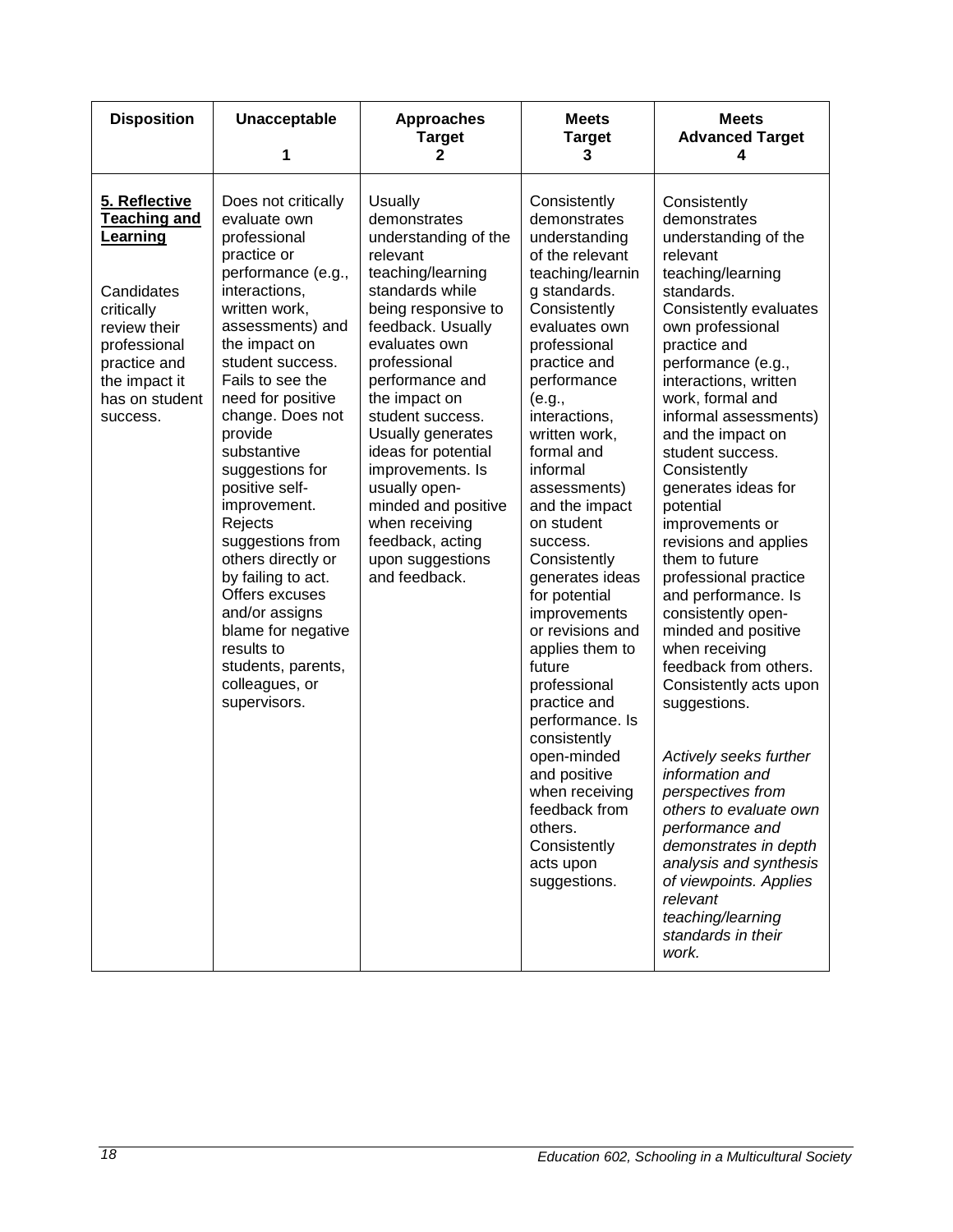| <b>Disposition</b>                                                                                                                                                 | Unacceptable<br>1                                                                                                                                                                                                                                                                                                                                                                                                                                                                                                                                                                                      | <b>Approaches</b><br><b>Target</b><br>2                                                                                                                                                                                                                                                                                                                                                                                                                                                                                                                                                                                                                         | <b>Meets</b><br><b>Target</b><br>3                                                                                                                                                                                                                                                                                                                                                                                                                                                                                                                                                                                                                                                                             | <b>Meets</b><br><b>Advanced Target</b><br>4                                                                                                                                                                                                                                                                                                                                                                                                                                                                                                                                                                                                                                                                                                                                                                                                                                                                                                                                                                                                                                 |
|--------------------------------------------------------------------------------------------------------------------------------------------------------------------|--------------------------------------------------------------------------------------------------------------------------------------------------------------------------------------------------------------------------------------------------------------------------------------------------------------------------------------------------------------------------------------------------------------------------------------------------------------------------------------------------------------------------------------------------------------------------------------------------------|-----------------------------------------------------------------------------------------------------------------------------------------------------------------------------------------------------------------------------------------------------------------------------------------------------------------------------------------------------------------------------------------------------------------------------------------------------------------------------------------------------------------------------------------------------------------------------------------------------------------------------------------------------------------|----------------------------------------------------------------------------------------------------------------------------------------------------------------------------------------------------------------------------------------------------------------------------------------------------------------------------------------------------------------------------------------------------------------------------------------------------------------------------------------------------------------------------------------------------------------------------------------------------------------------------------------------------------------------------------------------------------------|-----------------------------------------------------------------------------------------------------------------------------------------------------------------------------------------------------------------------------------------------------------------------------------------------------------------------------------------------------------------------------------------------------------------------------------------------------------------------------------------------------------------------------------------------------------------------------------------------------------------------------------------------------------------------------------------------------------------------------------------------------------------------------------------------------------------------------------------------------------------------------------------------------------------------------------------------------------------------------------------------------------------------------------------------------------------------------|
| 6. Life-Long<br>Learning<br>Candidates<br>recognize the<br>need for and<br>are committed<br>to actively<br>seeking new<br>knowledge,<br>skills and<br>experiences. | Does not regularly<br>demonstrate<br>intellectual<br>engagement with<br>material or others<br>(e.g., peers,<br>instructors,<br>students). Verbal<br>and written<br>contributions do<br>not demonstrate<br>familiarity with<br>required material.<br>Fails to ask<br>questions or make<br>thoughtful<br>references to<br>concepts of study.<br>Fails to meet<br>professional<br>standards in<br>written work and<br>participation.<br>Argues point of<br>view in terms of<br>personal<br>experience or<br>hearsay rather<br>than<br>understanding of<br>theory, research,<br>or data-based<br>evidence. | Verbal and written<br>contributions usually<br>demonstrate<br>familiarity with<br>required material<br>and intellectual<br>engagement with<br>material and others<br>(e.g., peers,<br>instructors,<br>students). Has taken<br>advantage of some<br>learning<br>opportunities to stay<br>professionally<br>current and acquire<br>new knowledge.<br>Usually meets<br>professional<br>standards in written<br>work and<br>participation.<br>Usually makes<br>connections<br>between concepts,<br>experiences, and<br>content. Positions<br>represent theory,<br>research, and/or<br>data-based<br>evidence rather than<br>personal experience<br>or perspectives. | Consistently<br>demonstrates<br>intellectual<br>engagement<br>with material<br>and others (e.g.,<br>peers,<br>instructors,<br>students).<br>Consistently<br>seeks and takes<br>advantage of<br>learning<br>opportunities to<br>stay<br>professionally<br>current and<br>acquire new<br>knowledge,<br>skills, and<br>experiences. Is<br>clearly familiar<br>with relevant<br>professional<br>organizations,<br>current<br>research, and<br>interdisciplinary<br>practices.<br>Consistently<br>makes<br>connections<br>between<br>concepts,<br>experiences,<br>and content.<br>Consistently<br>seeks and uses<br>contemporary<br>theory,<br>research, and<br>data-based<br>evidence to<br>inform<br>instruction. | Consistently<br>demonstrates<br>intellectual<br>engagement with<br>material and others<br>(e.g., peers,<br>instructors, students).<br>Consistently seeks<br>and takes advantage<br>of learning<br>opportunities to stay<br>professionally current<br>and acquire new<br>knowledge, skills, and<br>experiences. Is clearly<br>familiar with relevant<br>professional<br>organizations, current<br>research, and<br>interdisciplinary<br>practices. Consistently<br>makes connections<br>between concepts,<br>experiences, and<br>content. Consistently<br>seeks and uses<br>contemporary theory,<br>research, and data-<br>based evidence to<br>inform instruction.<br>Seeks further<br>information and<br>engages others in<br>intellectual<br>discussions. Creates<br>learning opportunities<br>for self and others. Is<br>actively involved in<br>professional groups<br>and associations, or<br>other professional<br>decision-making<br>bodies. Analyzes,<br>synthesizes and<br>evaluates material in<br>order to provide<br>professional<br>development for<br>others. |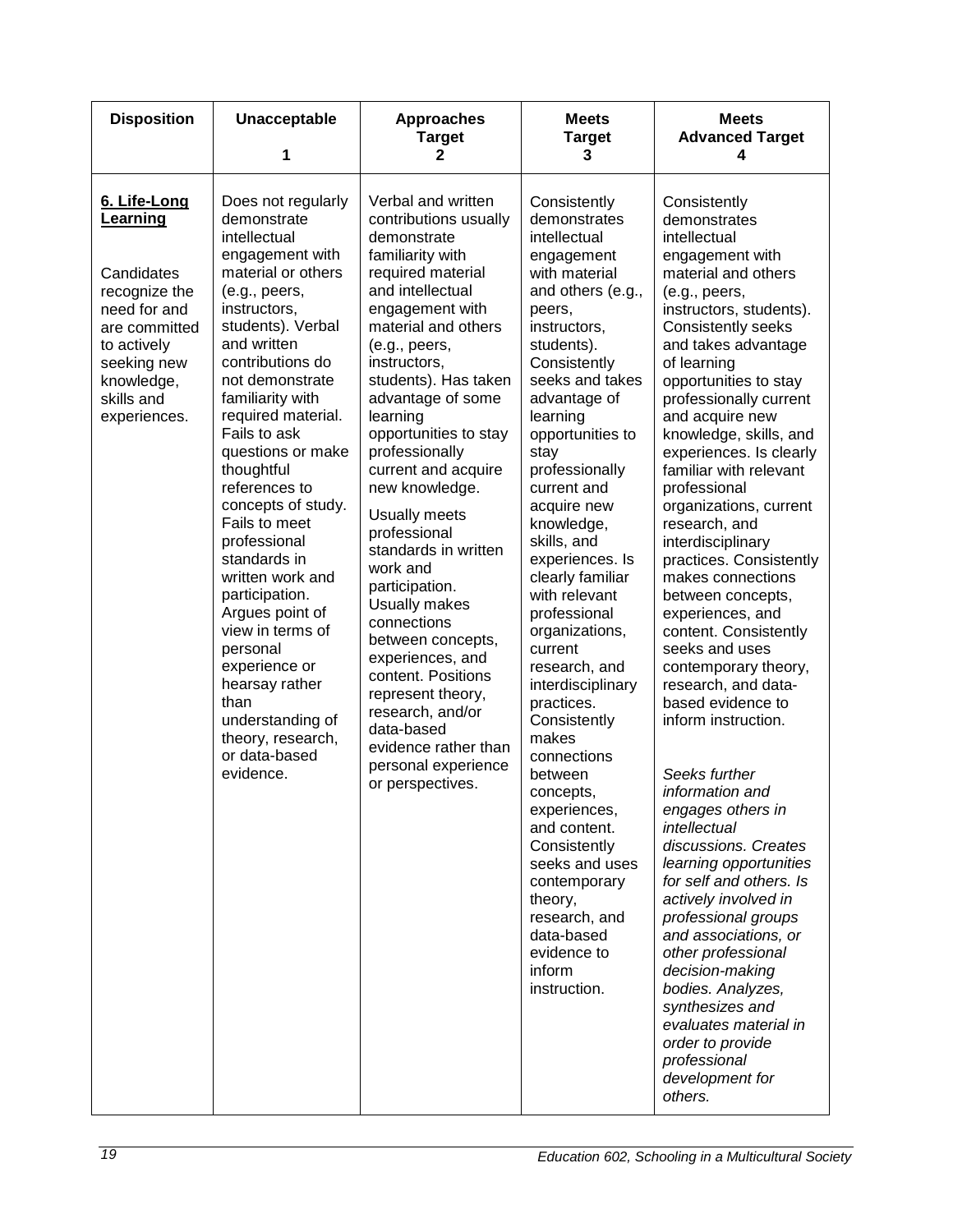<span id="page-19-0"></span>

| <b>Date</b>       | <b>Topic</b>                                                                                                                                                         | <b>Assignments</b><br>Note: CC = Available on Cougar<br><b>Courses class website</b>                                                                                                                                                         |
|-------------------|----------------------------------------------------------------------------------------------------------------------------------------------------------------------|----------------------------------------------------------------------------------------------------------------------------------------------------------------------------------------------------------------------------------------------|
| Session 1<br>9/1  | Introduction to Course<br><b>Course Objectives and</b><br>Goals<br><b>PSLOs</b><br>CLO <sub>s</sub><br>Introduction to Colleagues                                    | Get books!<br>Read articles for next week.<br>Plan Weekly 6 Study Hours<br>Try the Weekly Reading Progress<br>Report (RPR)                                                                                                                   |
| Session 2<br>9/8  | <b>Current Status of Our Multicultural</b><br><b>Communities and Schools</b><br>Application / Resource Idea: CDE<br>DataQuest and Census data,<br><b>ARCGIS data</b> | Taylor & Whittaker, Ch. 1 - The<br>Changing Pattern of Immigration<br>Taylor & Whittaker, Ch. 2 - The Current<br><b>State of Education for Diverse Students</b><br>in the United States<br>CC: Ogbu article<br>Readings Discussion Leader(s) |
| Session 3<br>9/15 | <b>Cultural Connections</b><br>Addressing Cultural Diversity in<br><b>Schools</b>                                                                                    | Pang, Ch. 2 - Why is Culture<br>Important? The Power of Culture.<br>Readings Discussion Leader(s)<br>Pang, Ch. 6 – How can I Look Beneath<br>the Surface for Prejudice in Schools?<br>Readings Discussion Leader(s)                          |

## **SCHEDULE/COURSE OUTLINE**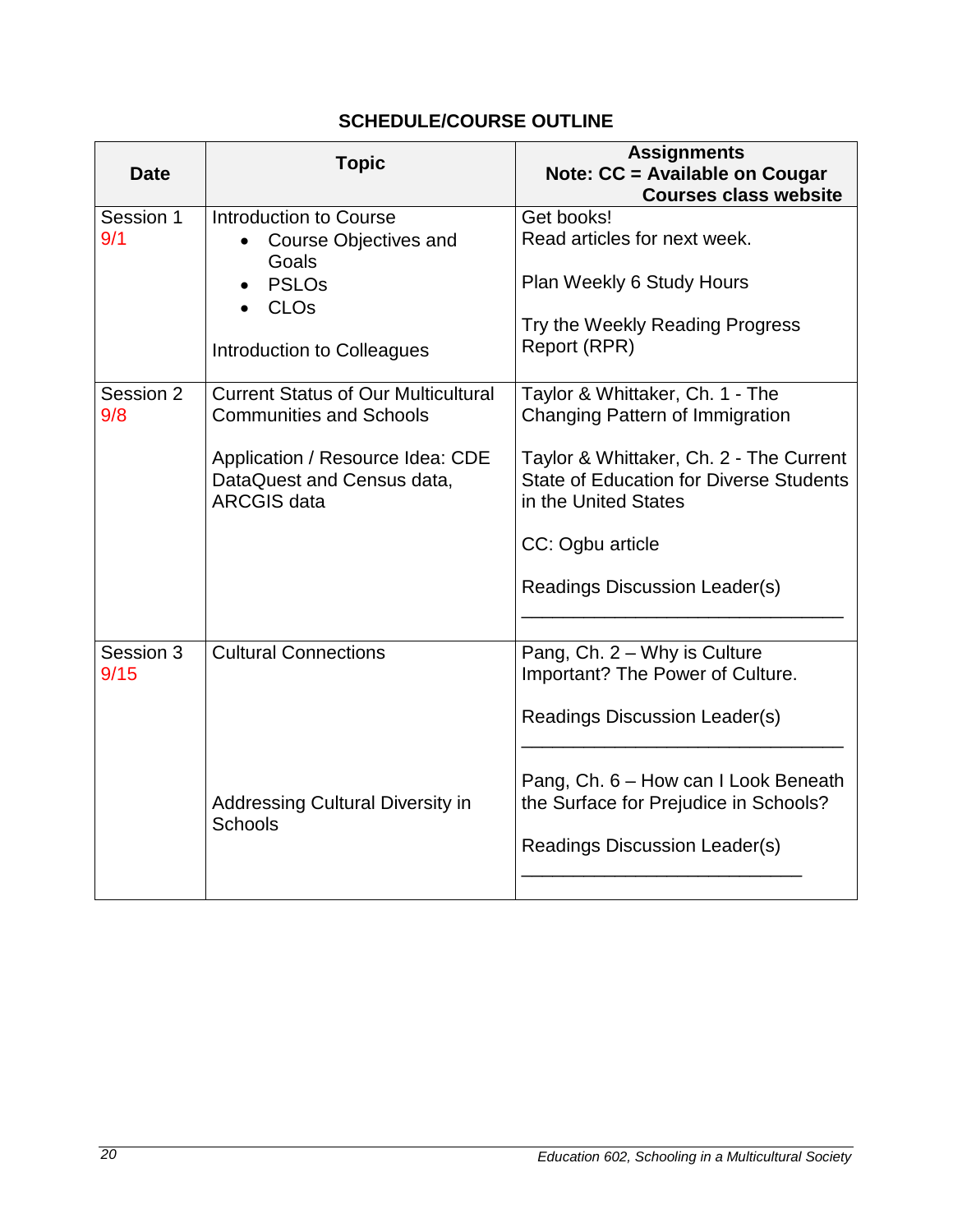| <b>Date</b>                                  | <b>Topic</b>                             | <b>Assignments</b><br>Note: CC = Available on Cougar<br><b>Courses class website</b>                |
|----------------------------------------------|------------------------------------------|-----------------------------------------------------------------------------------------------------|
| Session 4<br>9/22                            | <b>Culturally Relevant Teaching</b>      | Pang, Ch. 10 What is Culturally<br><b>Relevant Teaching?</b>                                        |
|                                              | Application / Resource Idea:<br>Testing  | CC: Testing article                                                                                 |
|                                              |                                          | Readings Discussion Leader(s)                                                                       |
|                                              |                                          | <b>DUE WEEK 4: INITIAL SOCIAL</b><br><b>JUSTICE REFLECTION</b>                                      |
| Session 5<br>9/29                            | <b>Parental Partnerships</b>             | Taylor & Whittaker, Ch. 3 - Building<br>Partnerships with Diverse Families and<br>Communities       |
|                                              | <b>Application Idea: LCAP</b>            | Readings Discussion Leader(s)                                                                       |
| Session 6<br>10/6                            | Religion                                 | Taylor & Whittaker, Ch. 12 - Religion<br>CC: Religion and Holiday Decorations                       |
| <b>Tentative</b><br>Online<br><b>Session</b> |                                          | Readings Discussion Leader(s)                                                                       |
| Session 7<br>10/13                           | <b>Case Studies</b>                      | Taylor & Whittaker, Ch. 4 - The<br>Development and Use of Cases in<br><b>Teacher Education</b>      |
|                                              | Application Idea: Your own case<br>study | Readings Discussion Leader(s)                                                                       |
|                                              |                                          | Taylor & Whittaker, Ch. 5 - Putting it All<br>Together: Analyzing and Discussing a<br>Case          |
|                                              |                                          | Readings Discussion Leader(s)                                                                       |
|                                              |                                          | <b>DUE: Multicultural Resources /</b><br><b>Annotated Bibliography and Poster</b><br><b>Session</b> |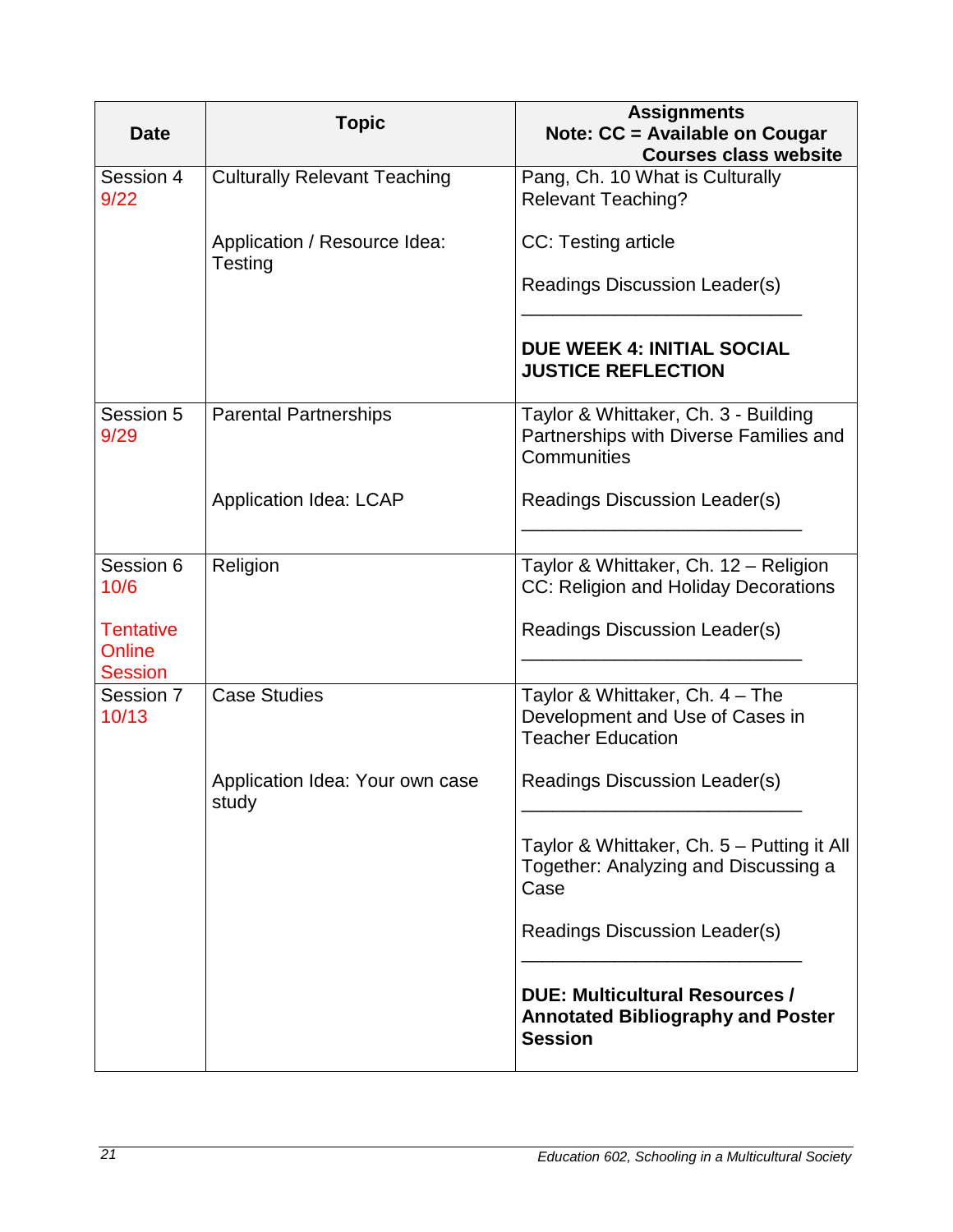| <b>Date</b>         | <b>Topic</b>                                                                                                          | <b>Assignments</b><br>Note: CC = Available on Cougar<br><b>Courses class website</b>                                          |
|---------------------|-----------------------------------------------------------------------------------------------------------------------|-------------------------------------------------------------------------------------------------------------------------------|
| Session 8<br>10/20  | <b>Culturally Meaningful Curriculum</b>                                                                               | Pang, Ch. 11 How Can I make the<br><b>Curriculum Culturally Meaningful?</b>                                                   |
|                     | Application Idea: Review your<br>school curriculum                                                                    | Readings Discussion Leader(s)                                                                                                 |
| Session 9<br>10/27  | <b>Culture and Language</b>                                                                                           | Taylor & Whittaker, Ch. 7 - Culture and<br>Language                                                                           |
|                     | Application Idea: Proposition 227<br>and Your district's EL program<br>policy including Seal of Biliteracy<br>options | Readings Discussion Leader(s)                                                                                                 |
|                     |                                                                                                                       | CC: McField - The Miseducation of<br>English Learners – Ch. 1 and Ch. 10                                                      |
|                     |                                                                                                                       | Readings Discussion Leader(s)                                                                                                 |
| Session 10<br>11/3  | Exceptionality<br>Application Idea: Special education<br>video                                                        | Taylor & Whittaker, Ch. 9 -<br>Exceptionality                                                                                 |
|                     |                                                                                                                       | CC: Friend and Bursuck excerpt article                                                                                        |
|                     |                                                                                                                       | Readings Discussion Leader(s)                                                                                                 |
| Session 11<br>11/10 | Language Outside and Inside the<br>Classroom                                                                          | CC: Rickford on African American<br>Vernacular English; Fought on Chicano<br>English; Chen on How language<br>shapes thinking |
|                     | Language in Math, Social Studies<br>and Science                                                                       | CC: McField (2015) California's<br>Opportunity                                                                                |
|                     |                                                                                                                       | Readings Discussion Leader(s)                                                                                                 |